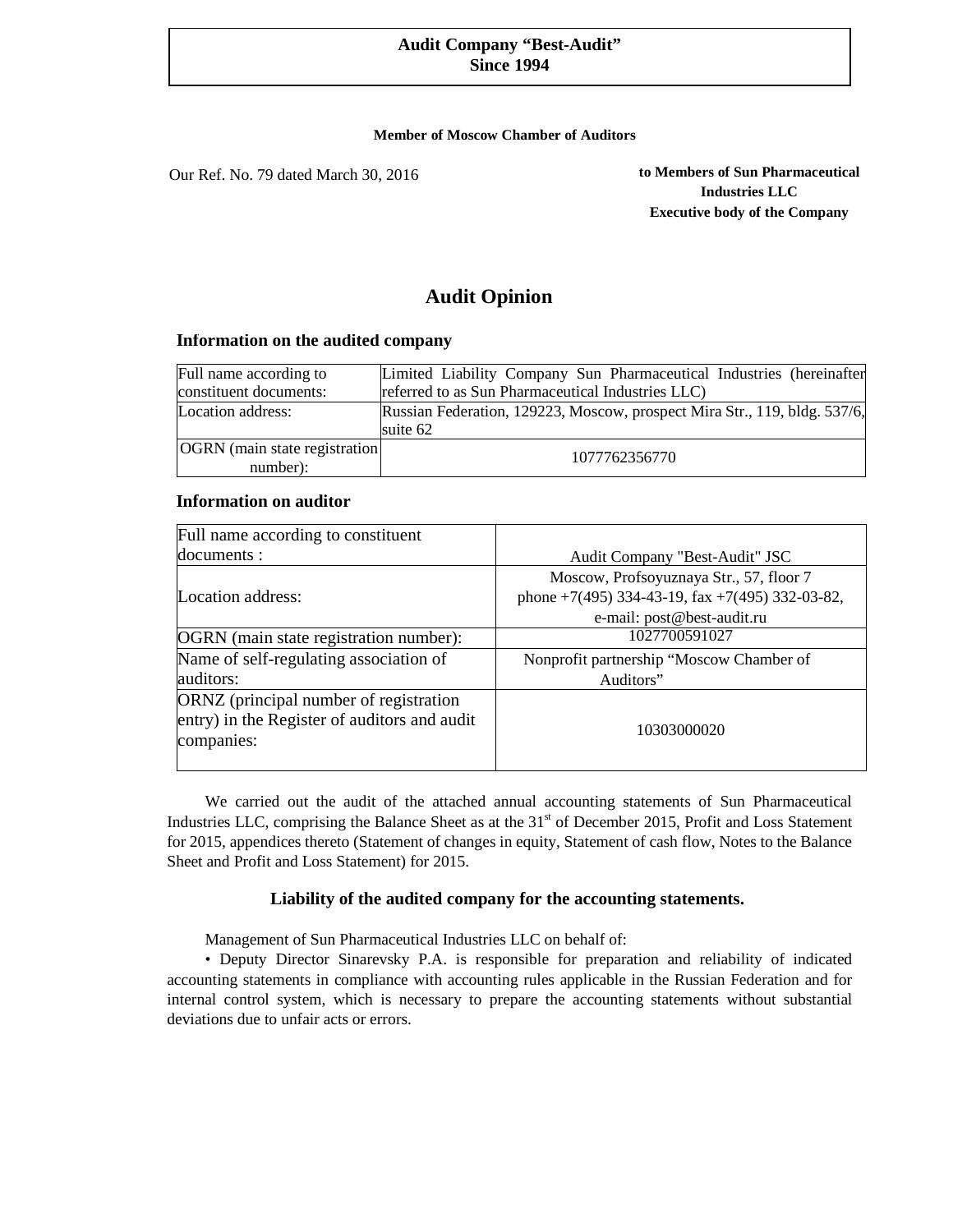## **Liability of auditor.**

Our liability is referred to expressing of opinion on accuracy of annual accounting statements on the basis of audit carried out by us. We conducted the audit in compliance with federal standards of audit business. Such standards require to comply with applicable ethical norms, and to plan and conduct the audit as to obtain a sufficient certainty that the accounting statements do not contain substantial deviations.

He audit comprised the audit procedures aimed at obtaining of audit evidences confirming the figures in the annual accounting statement and disclosure of information therein. The choice of audit procedures is a subject matter of our discussion, which is based on the assessment of a risk of substantial deviations made due to unfair acts or errors. During the assessment of such risk we reviewed the internal control system, ensuring preparation and accuracy of annual accounting statements, in order to choose respective audit procedures, but not in order to express an opinion on efficiency of internal control system.

Audit also comprised the assessment of diligence of applied accounting policy and justification of estimated figures, obtained by the management of the audited company, and assessment of general presentation of the annual accounting statements.

We believe that the audit evidences obtained during audit afford the sufficient grounds to express an opinion on the accuracy of the attached annual accounting statements.

#### **Opinion of Auditor**

In our opinion, the attached annual accounting statements express accurately in all material respects the financial standing of Sun Pharmaceutical Industries LLC as at the 31st of December 2015, results of its financial and business transactions and cash flow for 2015 in compliance with the accounting rules applicable in the Russian Federation.

#### **Important circumstances**

Without changing our opinion on the accuracy of the attached annual accounting statements, we would like to turn the attention of the concerned persons to the fact that the amount of net assets of Sun Pharmaceutical Industries LLC is less than amount of its authorized capital as at 31.12.2015 and during two reported period before.

By the moment of completion of this audit, the Company implemented a number of actions aimed at improvement of its financial standing.

Such circumstances (actions) are adequately disclosed in the attached annual accounting statements of Sun Pharmaceutical Industries LLC in Section 9 of Notes to the Balance Sheet and Profit and Loss Statement.

General Director

Audit Company "Best-Audit" JSC: //signature/ Egorov M.E.

*(Qualification Certificate No. 03-000007, ORNZ (Principal Number of Registration Entry – 29403009516)*  March 30, 2016

Seal: Joint Stock Company Audit Company "Best-Audit" Moscow

*Audit Opinion on Accounting Statements of Sun Pharmaceutical Industries LLC for 2015*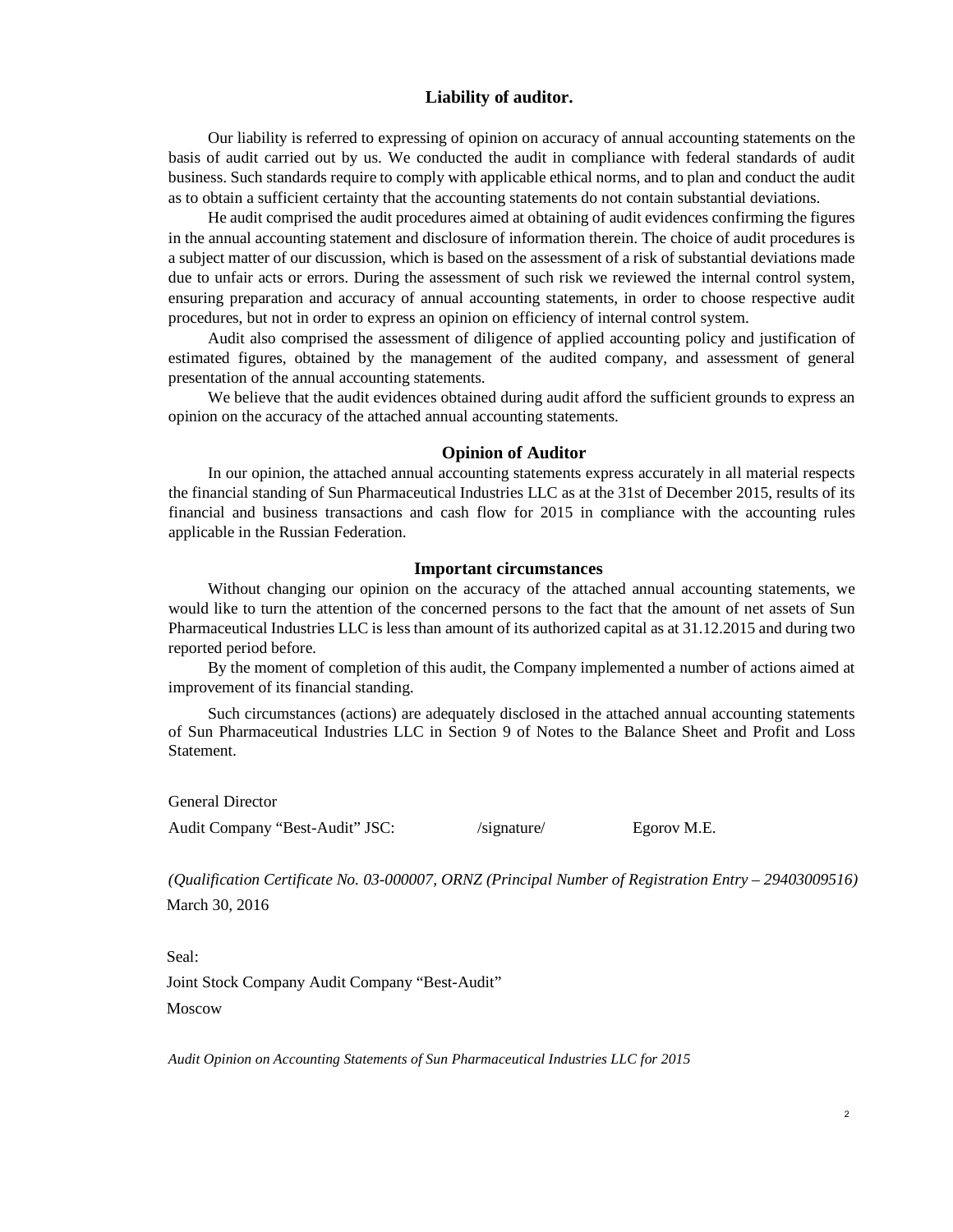|                                                              | <b>Balance Sheet</b>                                      |                              |       |            |
|--------------------------------------------------------------|-----------------------------------------------------------|------------------------------|-------|------------|
| as of                                                        | December 31<br>20 15                                      |                              |       | Codes      |
|                                                              |                                                           | Form according to OKUD       |       | 0710001    |
|                                                              |                                                           | Date (day, month, year)      | 31    | 2015<br>12 |
| Company                                                      | Limited Liability Company "Sun Pharmaceutical Industries" | According to<br><b>OKPO</b>  |       | 83236036   |
| Taxpayer identification number                               |                                                           | <b>INN</b>                   |       | 7728638440 |
| Authorized business                                          | Wholesale trade in pharmaceuticals and medical goods      | Acc. to<br><b>OKVED</b>      |       | 51.46.1    |
| Incorporation form/ownership                                 |                                                           |                              |       |            |
| Limited Liability Company/Joint private and foreign property |                                                           | Acc. to<br><b>OKOPF/OKFS</b> | 12300 | 34         |
| Unit of measurement: thousand rubles                         |                                                           | Acc. to OKEI                 |       | 384        |

Location (address) 129223, Moscow, Mira prospekt, No. 119, bldg. 537/6, suite 62

| <b>Notes</b>   | Line description                                         | Code          | as of December     | as of December     | as of December     |
|----------------|----------------------------------------------------------|---------------|--------------------|--------------------|--------------------|
|                |                                                          |               | 31 2015            | 31 2014            | 31 2013            |
|                | <b>ASSETS</b>                                            |               |                    |                    |                    |
|                | <b>I. NON-CURRENT ASSETS</b>                             |               |                    |                    |                    |
|                | Intangible assets                                        | 1110          |                    |                    |                    |
|                | R&D Results                                              | 1120          |                    |                    |                    |
|                | Intangible development assets                            | 1130          |                    |                    |                    |
|                | Tangible development assets                              | 1140          |                    |                    |                    |
| 1              | Fixed assets                                             | 1150          | 490                | 1 2 7 9            | 2 4 6 2            |
|                | Income-bearing investments into tangible assets          | 1160          | 0                  | $\Omega$           |                    |
|                | Financial investments                                    | 1170          | 0                  | $\Omega$           |                    |
|                | Deferred tax assets                                      | 1180          | 15 7 37            | 9 1 5 7            | 5 2 8 4            |
|                | Other non-current assets                                 | 1190          | 0                  | $\Omega$           |                    |
|                | <b>Total for Section I</b>                               | 1100          | 16 227             | 10436              | 7 746              |
|                | <b>II. CURRENT ASSETS</b>                                |               |                    |                    |                    |
| 2.1            |                                                          |               |                    |                    |                    |
|                | Inventories                                              | 1210          | 11862              | 133 946            | 186 490            |
|                | <b>Including: Materials</b>                              | 12101         | 90                 | 157                | 481                |
|                | Goods                                                    | 12102         | 11 634             | 133 676            | 185 850            |
|                | Deferred expenses                                        | 12103<br>1220 | 138                | 113                | 159                |
|                | Value Added Tax on purchased valuables                   |               |                    |                    | 6 9 0 9            |
| 3.1            | Accounts receivable<br>Including:                        | 1230          | 135 862            | 243 188            | 205 040            |
|                | Settlements with suppliers and contractors               | 12301         | 615                | 1697               | 594                |
|                | Settlements with buyers and customers                    | 12302         | 122 849            | 215 886            | 172 271            |
|                | Settlements for taxes and levies                         | 12303         | 7 7 0 2            | 18058              | 22 800             |
|                | Settlements for social insurance and security            | 12304         | 334                | 219                | 213                |
|                | Settlements with staff for salary                        | 12305         |                    | 49                 |                    |
|                | Settlements with accountable persons                     | 12306         |                    |                    |                    |
|                | Settlements with staff for other transactions            | 12307         |                    |                    |                    |
|                | Settlements with various debtors and creditors 12308     |               | 4 3 6 0            | 7 2 7 7            | 9 1 6 2            |
| $\overline{4}$ | Financial investments (except for cash equivalents) 1240 |               |                    |                    | 61 742             |
|                | Cash and cash equivalents                                | 1250          | 105 819            | 5 7 6 8            | 20 397             |
|                | including:                                               |               |                    |                    |                    |
|                | Cash desk of the company                                 | 12501         |                    |                    |                    |
|                | Current accounts                                         | 12502         | 105 784            | 5 7 4 1            | 20 381             |
|                | Currency accounts                                        | 12503         | 35                 | 27                 | 16                 |
|                |                                                          | 1260          |                    |                    |                    |
|                | Other current assets                                     |               |                    |                    |                    |
|                | Total for section II<br>BALANCE                          | 1200          | 253 543<br>269 770 | 382 902<br>393 338 | 480 578<br>488 324 |
|                |                                                          | 1600          |                    |                    |                    |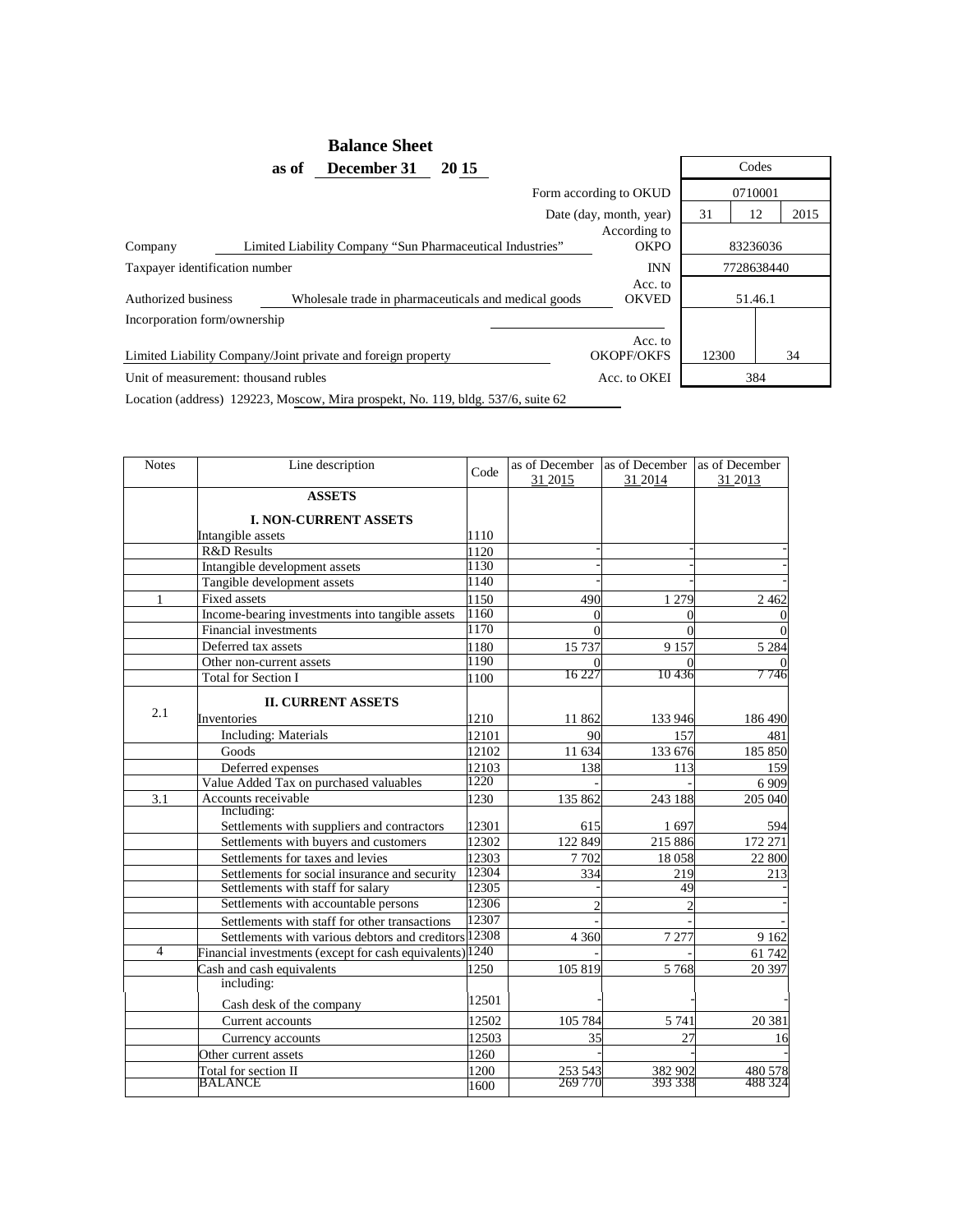| Line description                              | Code                                                                                                                                                                                                                                                                                                                                                                                                                                                                                                                                                                  | as of<br>December 31<br>2015                                                                                                                                            | as of December<br>31 2014 | as of December<br>31 2013                                                                                                                                                                    |
|-----------------------------------------------|-----------------------------------------------------------------------------------------------------------------------------------------------------------------------------------------------------------------------------------------------------------------------------------------------------------------------------------------------------------------------------------------------------------------------------------------------------------------------------------------------------------------------------------------------------------------------|-------------------------------------------------------------------------------------------------------------------------------------------------------------------------|---------------------------|----------------------------------------------------------------------------------------------------------------------------------------------------------------------------------------------|
| <b>LIABILITIES</b>                            |                                                                                                                                                                                                                                                                                                                                                                                                                                                                                                                                                                       |                                                                                                                                                                         |                           |                                                                                                                                                                                              |
| <b>III. CAPITAL AND RESERVES</b>              |                                                                                                                                                                                                                                                                                                                                                                                                                                                                                                                                                                       |                                                                                                                                                                         |                           |                                                                                                                                                                                              |
| contributions made by partners)               | 1310                                                                                                                                                                                                                                                                                                                                                                                                                                                                                                                                                                  |                                                                                                                                                                         | 50                        | 50                                                                                                                                                                                           |
|                                               |                                                                                                                                                                                                                                                                                                                                                                                                                                                                                                                                                                       |                                                                                                                                                                         |                           |                                                                                                                                                                                              |
|                                               |                                                                                                                                                                                                                                                                                                                                                                                                                                                                                                                                                                       |                                                                                                                                                                         |                           |                                                                                                                                                                                              |
|                                               |                                                                                                                                                                                                                                                                                                                                                                                                                                                                                                                                                                       |                                                                                                                                                                         | 5200                      |                                                                                                                                                                                              |
|                                               |                                                                                                                                                                                                                                                                                                                                                                                                                                                                                                                                                                       |                                                                                                                                                                         |                           |                                                                                                                                                                                              |
|                                               |                                                                                                                                                                                                                                                                                                                                                                                                                                                                                                                                                                       |                                                                                                                                                                         | (81392)                   | (34840)                                                                                                                                                                                      |
| Total for section III                         | 1300                                                                                                                                                                                                                                                                                                                                                                                                                                                                                                                                                                  |                                                                                                                                                                         | (76142)                   | (34790)                                                                                                                                                                                      |
| <b>IV. LONG-TERM LIABILITIES</b>              |                                                                                                                                                                                                                                                                                                                                                                                                                                                                                                                                                                       |                                                                                                                                                                         |                           |                                                                                                                                                                                              |
| Loans                                         | 1410                                                                                                                                                                                                                                                                                                                                                                                                                                                                                                                                                                  |                                                                                                                                                                         | 95 639                    | 56 240                                                                                                                                                                                       |
| Including long-term loans                     |                                                                                                                                                                                                                                                                                                                                                                                                                                                                                                                                                                       |                                                                                                                                                                         |                           |                                                                                                                                                                                              |
|                                               |                                                                                                                                                                                                                                                                                                                                                                                                                                                                                                                                                                       |                                                                                                                                                                         |                           | 600 55 640                                                                                                                                                                                   |
|                                               |                                                                                                                                                                                                                                                                                                                                                                                                                                                                                                                                                                       |                                                                                                                                                                         | $\theta$                  |                                                                                                                                                                                              |
|                                               |                                                                                                                                                                                                                                                                                                                                                                                                                                                                                                                                                                       |                                                                                                                                                                         | $\Omega$                  | $\Omega$                                                                                                                                                                                     |
|                                               |                                                                                                                                                                                                                                                                                                                                                                                                                                                                                                                                                                       |                                                                                                                                                                         | $\Omega$                  |                                                                                                                                                                                              |
|                                               | 1400                                                                                                                                                                                                                                                                                                                                                                                                                                                                                                                                                                  |                                                                                                                                                                         | 95 639                    | 56 240                                                                                                                                                                                       |
| <b>V. SHORT-TERM LIABILITIES</b>              |                                                                                                                                                                                                                                                                                                                                                                                                                                                                                                                                                                       |                                                                                                                                                                         |                           |                                                                                                                                                                                              |
| Loans                                         | 1510                                                                                                                                                                                                                                                                                                                                                                                                                                                                                                                                                                  | 124 311                                                                                                                                                                 | 269                       | 304                                                                                                                                                                                          |
|                                               |                                                                                                                                                                                                                                                                                                                                                                                                                                                                                                                                                                       |                                                                                                                                                                         |                           |                                                                                                                                                                                              |
|                                               |                                                                                                                                                                                                                                                                                                                                                                                                                                                                                                                                                                       |                                                                                                                                                                         |                           | 175                                                                                                                                                                                          |
| exchange)                                     | 15102                                                                                                                                                                                                                                                                                                                                                                                                                                                                                                                                                                 | 411                                                                                                                                                                     | 269                       | 129                                                                                                                                                                                          |
|                                               |                                                                                                                                                                                                                                                                                                                                                                                                                                                                                                                                                                       |                                                                                                                                                                         |                           | 129                                                                                                                                                                                          |
|                                               |                                                                                                                                                                                                                                                                                                                                                                                                                                                                                                                                                                       |                                                                                                                                                                         |                           | 466 464                                                                                                                                                                                      |
| Settlements with suppliers and contractors    | 15201                                                                                                                                                                                                                                                                                                                                                                                                                                                                                                                                                                 |                                                                                                                                                                         | 293 084                   | 309 623                                                                                                                                                                                      |
| Settlements with buvers and customers         | 15202                                                                                                                                                                                                                                                                                                                                                                                                                                                                                                                                                                 |                                                                                                                                                                         | 150                       | 2912                                                                                                                                                                                         |
| Settlements for taxes and levies              | 15203                                                                                                                                                                                                                                                                                                                                                                                                                                                                                                                                                                 |                                                                                                                                                                         | 17                        | 42                                                                                                                                                                                           |
| Settlements for social insurance and security | 15204                                                                                                                                                                                                                                                                                                                                                                                                                                                                                                                                                                 |                                                                                                                                                                         |                           |                                                                                                                                                                                              |
| Settlements with staff for salary             |                                                                                                                                                                                                                                                                                                                                                                                                                                                                                                                                                                       |                                                                                                                                                                         | 14                        | 48                                                                                                                                                                                           |
| Settlements with accountable persons          | 15206                                                                                                                                                                                                                                                                                                                                                                                                                                                                                                                                                                 |                                                                                                                                                                         |                           | 12                                                                                                                                                                                           |
| Settlements with staff for other transactions | 15207                                                                                                                                                                                                                                                                                                                                                                                                                                                                                                                                                                 |                                                                                                                                                                         |                           |                                                                                                                                                                                              |
|                                               | 15208                                                                                                                                                                                                                                                                                                                                                                                                                                                                                                                                                                 |                                                                                                                                                                         |                           | 153827                                                                                                                                                                                       |
| Deferred income                               |                                                                                                                                                                                                                                                                                                                                                                                                                                                                                                                                                                       |                                                                                                                                                                         |                           |                                                                                                                                                                                              |
| <b>Estimated liabilities</b>                  | 1540                                                                                                                                                                                                                                                                                                                                                                                                                                                                                                                                                                  |                                                                                                                                                                         |                           | 106                                                                                                                                                                                          |
| Other liabilities                             | 1550                                                                                                                                                                                                                                                                                                                                                                                                                                                                                                                                                                  |                                                                                                                                                                         |                           |                                                                                                                                                                                              |
| Total for section V                           | 1500                                                                                                                                                                                                                                                                                                                                                                                                                                                                                                                                                                  |                                                                                                                                                                         | 373 841                   | 466 874                                                                                                                                                                                      |
| <b>BALANCE</b>                                | 1700                                                                                                                                                                                                                                                                                                                                                                                                                                                                                                                                                                  |                                                                                                                                                                         | 393 338                   | 488 324                                                                                                                                                                                      |
|                                               | Treasury shares redeemed from the shareholders<br>Revaluation of non-current assets<br>Additional capital (without revaluation)<br>Reserve capital<br>Undistributed profit (uncovered loss)<br>Long-term loans (in foreign exchange)<br>Deferred tax liabilities<br><b>Estimated liabilities</b><br>Other liabilities<br>Total for section IV<br>including:<br>Interests on long-term loans<br>Interests on long-term loans (in foreign<br>Short-term loans (in foreign exchange)<br>Accounts payable<br>including:<br>Settlements with various debtors and creditors | Authorized capital (joint capital, authorized fund,<br>1320<br>1340<br>1350<br>1360<br>1370<br>14101<br>1420<br>1430<br>1450<br>15101<br>15103<br>1520<br>15205<br>1530 |                           | 50<br>5 200<br>(131004)<br>(125 754)<br>95 639<br>$\theta$<br>$\overline{0}$<br>$\theta$<br>123 900<br>269 633<br>373 572<br>189 265<br>56<br>80 312<br>80 307<br>1580<br>395 524<br>269 770 |

Manager /*signature*/ Sinarevsky Pavel Alexandrovich (signature) (surname and initials)

In virtue of Power of Attorney No. 14 dated 29.12.2015

"  $30^{th}$ " of March 20 16

Round seal: Sun Pharmaceutical Industries Limited Moscow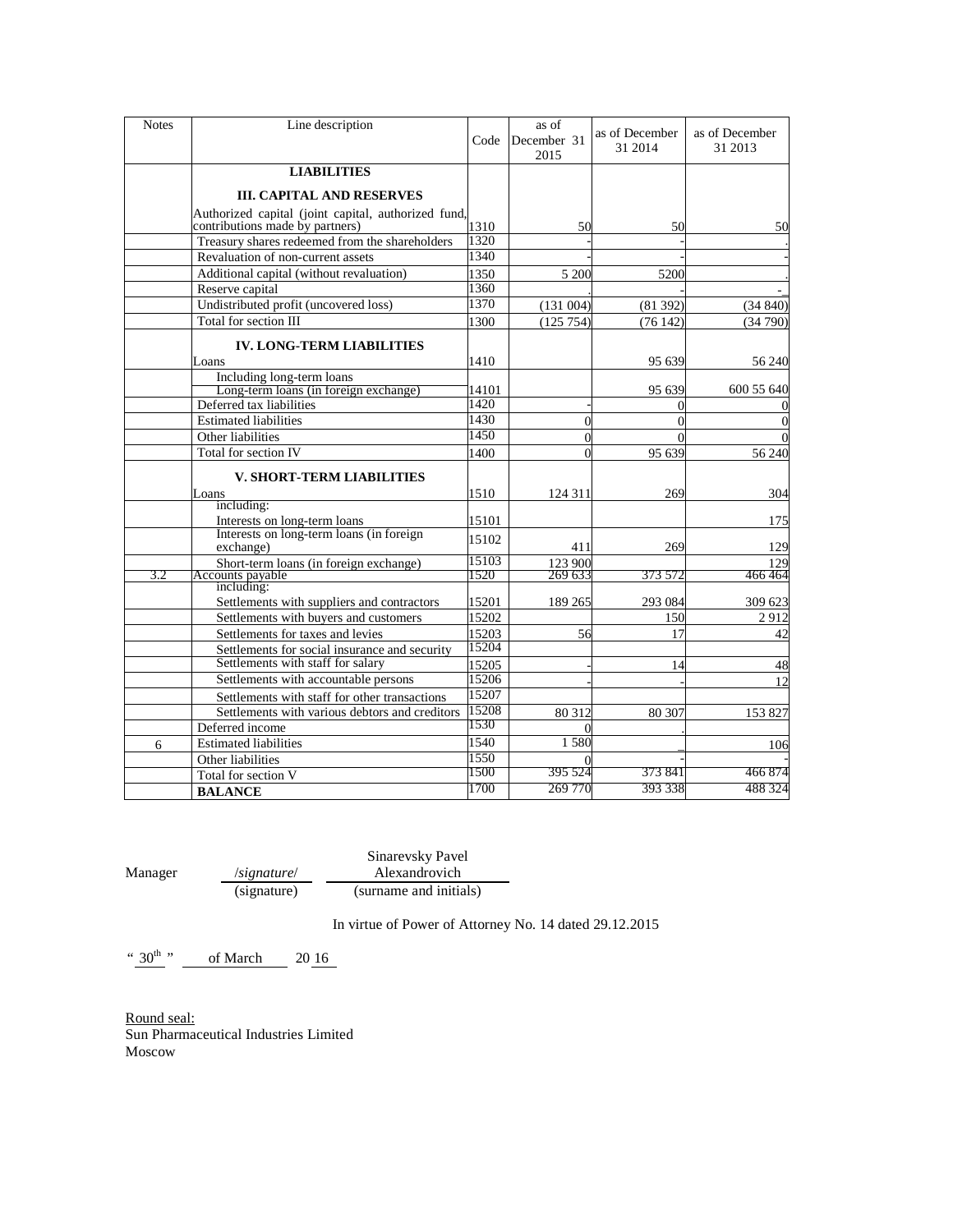# **Profit and Loss Statement<br>January-December 2015** for January-December 2015 Codes

| Form according to OKUD                                       |                                                           |              |                         |            | 0710002  |      |  |
|--------------------------------------------------------------|-----------------------------------------------------------|--------------|-------------------------|------------|----------|------|--|
|                                                              |                                                           |              | Date (day, month, year) | 31         | 12       | 2015 |  |
| Company                                                      | Limited Liability Company "Sun Pharmaceutical Industries" | acc. to OKPO |                         |            | 83236036 |      |  |
| <b>INN</b><br>Taxpayer identification number                 |                                                           |              |                         | 7728638440 |          |      |  |
| Authorized business                                          | Wholesale trade in pharmaceuticals and medical goods      |              | Acc. to<br><b>OKVED</b> |            | 51.46.1  |      |  |
| Incorporation form/ownership                                 |                                                           |              |                         |            |          |      |  |
| Limited Liability Company/Joint private and foreign property |                                                           |              | acc. to OKOPF/OKFS      | 12300      |          | 34   |  |
| Units of measurement: thousand rubles                        |                                                           | acc. to OKEI |                         |            | 384      |      |  |

|              |                                                      |       | For              | For              |
|--------------|------------------------------------------------------|-------|------------------|------------------|
| <b>Notes</b> | Line description                                     | Code  | January-December | January-December |
|              |                                                      |       | 2015             | 2014             |
|              | Proceeds                                             | 2110  | 863 266          | 493 176          |
|              | Incuding:                                            |       |                  |                  |
|              | Sales of prescription drugs                          |       | 863 266          | 493 176          |
| 5            | Primary cost of sales                                | 2120  | (828903)         | (486 145)        |
|              | including:                                           |       |                  |                  |
|              | primary cost of prescription drugs                   |       | (828903)         | (486145)         |
|              | Gross profit (loss)                                  | 2100  | 34 363           | 7 0 3 1          |
| 5            | Commercial costs                                     | 2210  | (38173)          | (26907)          |
|              | Including: depreciation of fixed assets              | 2211  | (555)            | (811)            |
|              | Rent of office and warehouse premises                | 2212  | (3845)           | (3 151)          |
|              | Mandatory audit                                      | 2213  | (80)             | (248)            |
|              | <b>Salaries</b>                                      | 2214  | (8700)           | (6 820)          |
|              | Insurance bonuss                                     | 2215  | (2 273)          | (1674)           |
|              | Transportation and customs processing of the goods   | 2216  | (6522)           | (5323)           |
|              | Services for registration and expert assessment of   | 2217  |                  |                  |
|              | the drugs                                            |       | (14152)          | (7352)           |
|              | Other                                                | 2218  | (2.046)          | (1528)           |
|              | Management costs                                     | 2220  |                  |                  |
|              | Sales profit (loss)                                  | 2200  | (3 810)          | (19876)          |
|              | Including:                                           |       |                  |                  |
|              | Sales of prescription drugs                          |       | (3 810)          | (19876)          |
|              | Profit of participation in other companies           | 2310  |                  |                  |
|              | Interest receivable                                  | 2320  |                  |                  |
|              | Interests payable                                    | 2330  | (52)             | (34)             |
|              | including:                                           |       |                  |                  |
|              | Interest accrued in compliance with Art 269 of Tax   |       |                  |                  |
|              | Code of the Russian Federation                       | 23301 | (52)             | (34)             |
|              | Other income:                                        | 2340  | 56496            | 144 886          |
|              | including:                                           |       |                  |                  |
|              | Profit concerned with exercising of right before the | 23401 |                  |                  |
|              | date of payment                                      |       |                  | 96 149           |
|              | Profit connected with lease (sublease) of property   | 23402 | 27               | 33               |
|              | Profits connected with sale of fixed assets          | 23403 | 236              | $\Omega$         |
|              | Income in the form of restored valuation provisions  | 23404 | 12 4 39          | 2 3 7 9          |
|              | Reimbursement of loss receivable                     | 23405 | 120              | 544              |
|              | Exchange rate differences                            | 23406 | 32975            | 4 1 7 9          |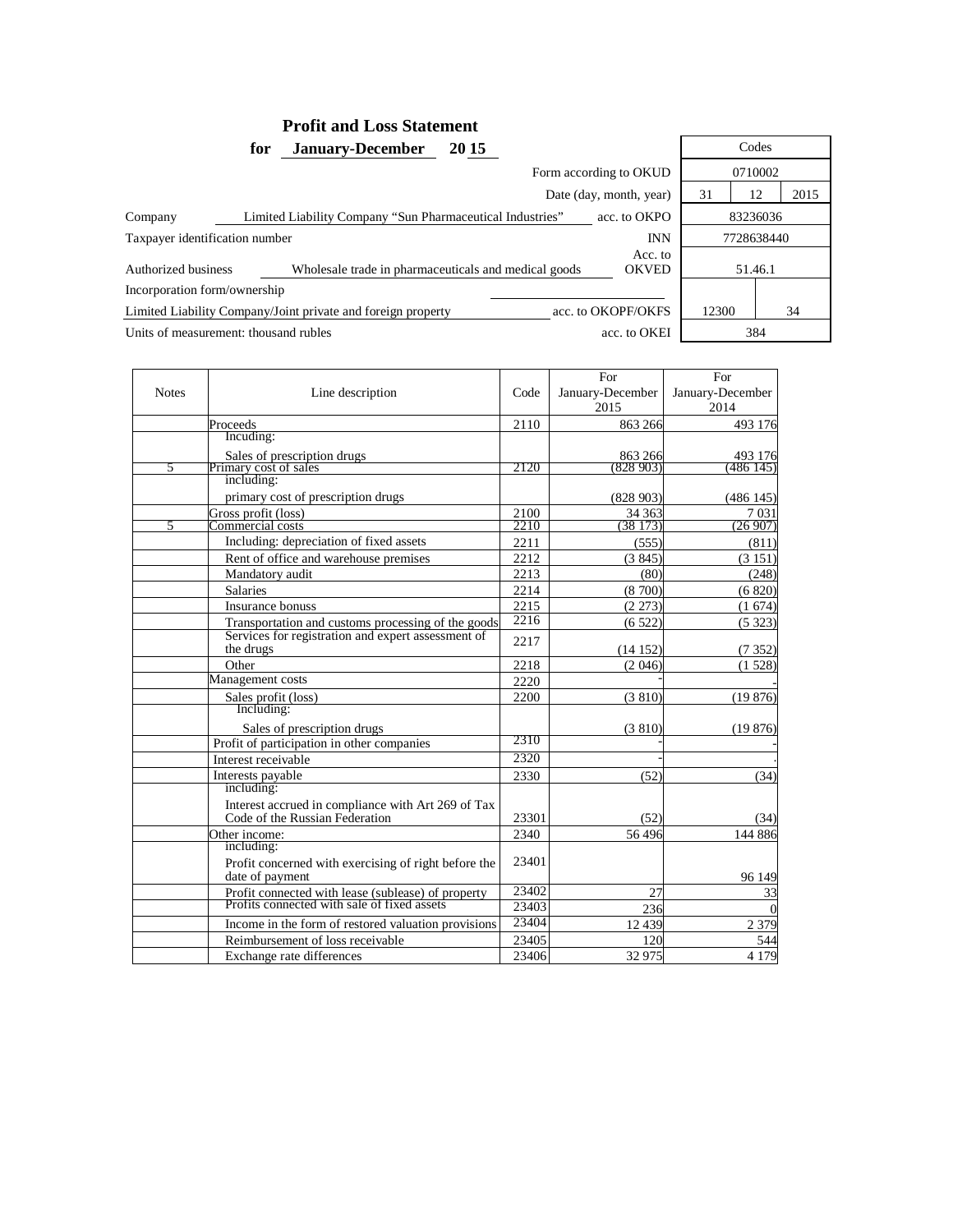| Income in form of written-off accounts payable      | 23407 | 3         | 1 2 1 4  |
|-----------------------------------------------------|-------|-----------|----------|
| Other non-sale income                               | 23408 | 513       | 128      |
| Financial bonus from supplier                       | 23409 | 10 183    | 40 260   |
| Other expenses                                      | 2350  | (108 826) | (175402) |
| including:                                          |       |           |          |
| Expenses connected with liquidation of fixed assets | 23501 |           | (376)    |
| Expenses connected with sale of fixed assets        | 23502 | (236)     |          |
| Expenses connected with exercising of right of      | 23503 |           |          |
| claim before the date of payment                    |       |           | (70946)  |
| Expenses in form of created valuation provisions    | 23504 | (21631)   | (3791)   |
| <b>Banks</b> fee                                    | 23505 | (844)     | (469)    |
| Fines, penalties and forfeitures payable            | 23506 | (8)       | (13)     |
| Losses of previous years                            | 23507 |           | (451)    |
| Exchange rate differences                           | 23508 | (61317)   | (57819)  |
| Taxes and levies                                    | 23509 | (98)      | (20)     |
| Expenses in form of written-off accounts receivable | 23510 | (29)      | (97)     |
| Other loss referred to the non-sale expenses        | 23511 | (1399)    | (6306)   |
| Donations                                           | 23512 | (39)      | (4823)   |
| Destruction of drugs                                | 23513 | (12608)   | (23 218) |
| Financial bonus according to the terms of agreement | 23514 | (10617)   | (7073)   |
| Profit (loss) before taxation                       | 2300  | (56192)   | (50 426) |
| Current profit tax                                  | 2410  |           |          |
| Including permanent tax liabilities (assets)        | 2421  | (4658)    | (6212)   |
| including:                                          |       |           |          |
| permanent tax liabilities (assets)                  |       | (4658)    | (6212)   |
| Changes in deferred tax liabilities                 | 2430  |           |          |
| Change in deferred tax assets                       | 2450  | 6580      | 3873     |
| including:                                          |       |           |          |
| deferred tax assets                                 |       | 6580      | 3873     |
| Other                                               | 2460  |           |          |
| Net profit (loss)                                   | 2400  | (49612)   | (46552)  |
|                                                     |       |           |          |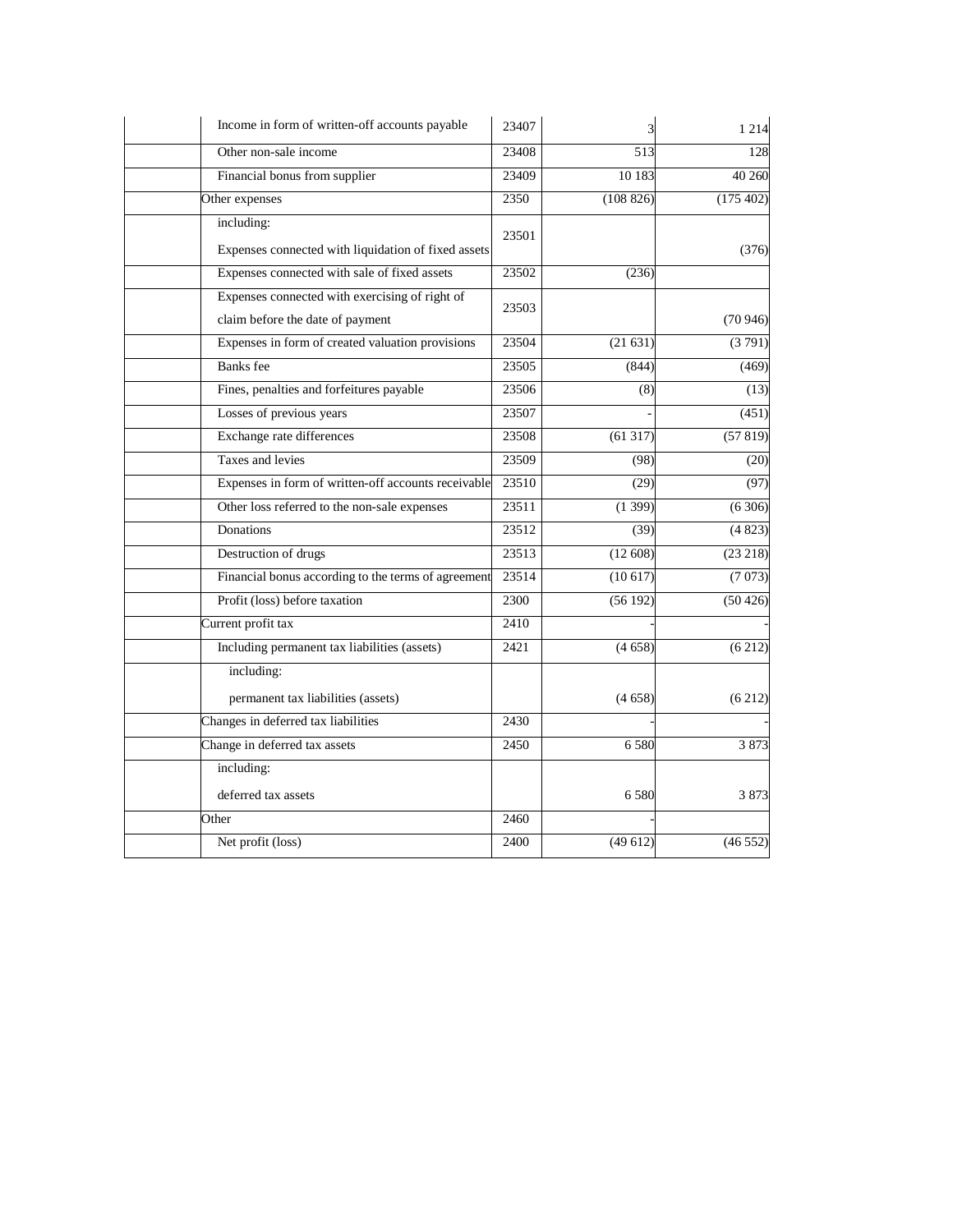| <b>Notes</b> | Line description                                                                                                               | Code | For<br>January-December<br>2015 | For<br>January-December<br>2014 |
|--------------|--------------------------------------------------------------------------------------------------------------------------------|------|---------------------------------|---------------------------------|
|              | <b>FOR REFERENCE ONLY</b><br>Result of revaluation of non-current assets, not<br>included into net profit (loss) of the period | 2510 |                                 |                                 |
|              | Result of other transactions, not included into net<br>profit (loss) of the period                                             | 2520 |                                 |                                 |
|              | Aggregate financial result of the period                                                                                       | 2500 | (49612)                         | (46552)                         |
|              | Basic profit (loss) per share                                                                                                  | 2900 |                                 |                                 |
|              | Diluted profit (loss) per share                                                                                                | 2910 |                                 |                                 |

Manager /*signature*/ Sinarevsky Pavel Alexandrovich (signature) (surname and initials)

In virtue of Power of Attorney No. 14 dated 29.12.2015

" $30^{th}$ " of March 20 16

Round seal: Sun Pharmaceutical Industries Limited Moscow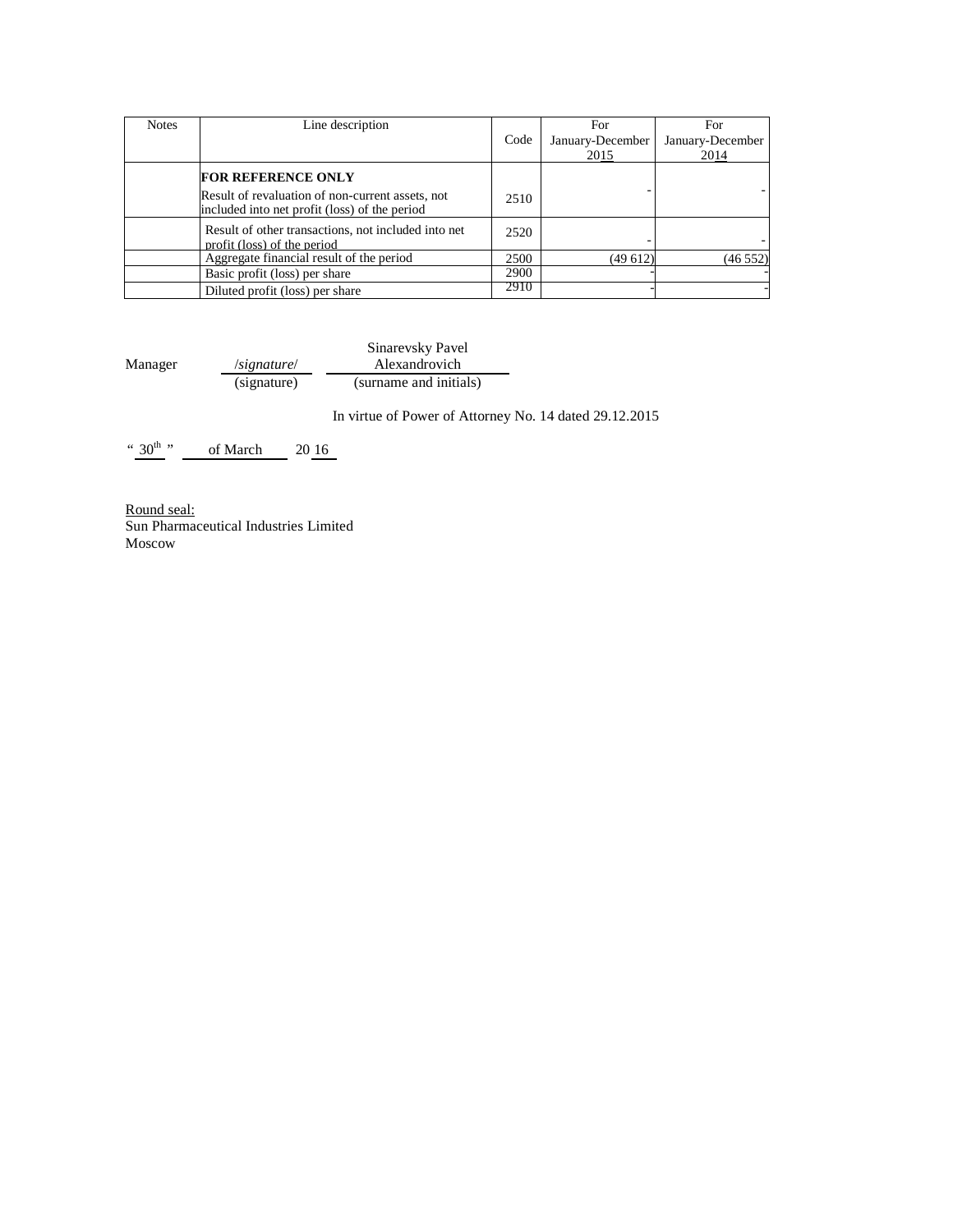|                                       | <b>Statement of changes in equity</b>                     |                         |       |            |      |
|---------------------------------------|-----------------------------------------------------------|-------------------------|-------|------------|------|
|                                       | Codes                                                     |                         |       |            |      |
|                                       | 0710003                                                   |                         |       |            |      |
| Date (day, month, year)               |                                                           |                         |       |            | 2015 |
| Company                               | Limited Liability Company "Sun Pharmaceutical Industries" | acc. to OKPO            |       |            |      |
| Taxpayer identification number        |                                                           | <b>INN</b>              |       | 7728638440 |      |
| Authorized business                   | Wholesale trade in pharmaceuticals and medical goods      | Acc. to<br><b>OKVED</b> |       | 51.46.1    |      |
| Incorporation form/ownership          |                                                           |                         |       |            |      |
|                                       | Limited Liability Company/Joint private property          | acc. to OKOPF/OKFS      | 12300 |            | 34   |
| Units of measurement: thousand rubles |                                                           | acc. to OKEI            |       | 384        |      |

#### **1. Capital flow**

| Line description                                 | Code | Authorized capital | Treasury shares<br>redeemed from the<br>shareholders | Additional capital | Reserve capital | Undistributed profit<br>(uncovered loss) | Total   |
|--------------------------------------------------|------|--------------------|------------------------------------------------------|--------------------|-----------------|------------------------------------------|---------|
| Capital amount as of December 31, 2013           | 3100 | 50                 |                                                      |                    |                 | (34840)                                  | (34790) |
| For 2014                                         |      |                    |                                                      |                    |                 |                                          |         |
| Capital increase - total:                        | 3210 |                    |                                                      | 5200               |                 |                                          | 5200    |
|                                                  |      |                    |                                                      |                    |                 |                                          |         |
| including: net profit                            | 3211 | X                  | X                                                    | X                  | X               |                                          |         |
| property revaluation                             | 3212 | X                  | X                                                    |                    | X               |                                          |         |
| profit referred directly to the capital increase |      |                    |                                                      |                    |                 |                                          |         |
|                                                  | 3213 | X                  | X                                                    | 5200               | X               |                                          | 5200    |
| additional share issue                           | 3214 |                    |                                                      |                    | X               | X                                        |         |
| increase in nominal value of shares              | 3215 |                    |                                                      |                    | X               |                                          | X       |
| corporate entity restructuring                   | 3216 |                    |                                                      |                    |                 |                                          |         |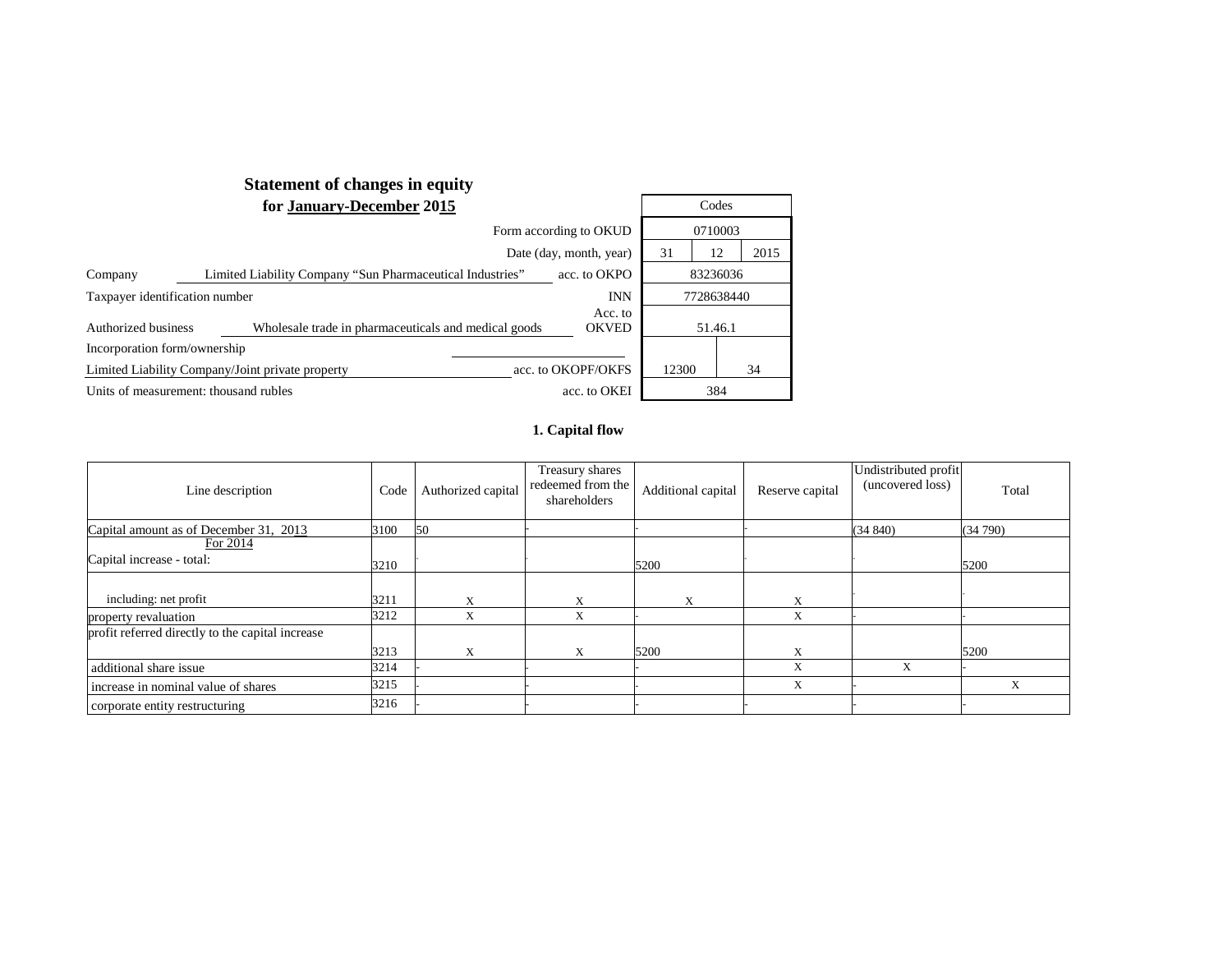# Form 0710023 p. 2

| Line description                        | Code    | Authorized              | Treasury shares<br>redeemed from | Additional         | Reserve capital         | Undistributed<br>profit | Total                   |
|-----------------------------------------|---------|-------------------------|----------------------------------|--------------------|-------------------------|-------------------------|-------------------------|
|                                         |         | capital                 | the shareholders                 | capital            |                         | (uncovered loss)        |                         |
| Capital decrease - total:               | 3220    |                         |                                  |                    |                         | (46552)                 | (46552)                 |
|                                         |         |                         |                                  |                    |                         |                         |                         |
| including: loss                         | 3221    | X                       | X                                | X                  | X                       | (46552)                 | (46552)                 |
| property revaluation                    | 3222    | $\overline{\mathbf{x}}$ | $\overline{\mathbf{x}}$          |                    | $\overline{\mathbf{x}}$ |                         |                         |
| costs referred directly to the capital  |         |                         |                                  |                    |                         |                         |                         |
| decrease                                | 3223    | X                       | X                                |                    | X                       |                         |                         |
| decrease of nominal values of shares    | 3224    |                         |                                  |                    | X                       |                         |                         |
| decrease in number of shares            | 3225    |                         |                                  |                    | X                       |                         |                         |
| corporate entity restructuring          | 3226    |                         |                                  |                    |                         |                         |                         |
| dividends                               | 3227    | X                       | X                                | $\mathbf{X}$       | $\mathbf{X}$            |                         |                         |
| Change of additional capital            | 3230    | X                       | $\mathbf X$                      |                    |                         |                         | X                       |
| Change of reserve capital               | 3240    | $\mathbf{X}$            | X                                | X                  |                         |                         | $\mathbf{X}$            |
| Capital amount as of December 31, 2014  | 3200 50 |                         |                                  | 5200               |                         | (81392)                 | (76142)                 |
| For 2015                                |         |                         |                                  |                    |                         |                         |                         |
| Capital increase - total:               | 3310    |                         |                                  |                    |                         |                         |                         |
| including: net profit                   | 3311    | X                       | X                                | X                  | X                       |                         |                         |
| property revaluation                    | 3312    | $\overline{\mathbf{X}}$ | $\overline{X}$                   |                    | $\mathbf X$             |                         |                         |
| profit referred directly to the capital |         |                         |                                  |                    |                         |                         |                         |
| increase                                | 3313    | X                       | X                                |                    | X                       |                         |                         |
| additional share issue                  | 3314    |                         |                                  |                    | X                       | X                       |                         |
| increase in nominal value of shares     | 3315    |                         |                                  |                    | $\mathbf X$             |                         | X                       |
| corporate entity restructuring          | 3316    |                         |                                  |                    |                         |                         |                         |
| Capital decrease - total:               | 3320    |                         |                                  |                    |                         | (49612)                 | (49612)                 |
|                                         |         |                         |                                  |                    |                         |                         |                         |
| including: loss                         | 3321    | X                       | X                                | X                  | X                       | (49612)                 | (49612)                 |
| property revaluation                    | 3322    | $\overline{\mathbf{X}}$ | $\overline{\mathbf{X}}$          |                    | $\overline{X}$          |                         |                         |
| costs referred directly to the capital  |         |                         |                                  |                    |                         |                         |                         |
| decrease                                | 3323    | X                       | X                                |                    | X                       |                         |                         |
| decrease of nominal values of shares    | 3324    |                         |                                  |                    | $\overline{X}$          |                         |                         |
| decrease in number of shares            | 3325    |                         |                                  |                    | $\mathbf X$             |                         |                         |
| corporate entity restructuring          | 3326    |                         |                                  |                    |                         |                         |                         |
| dividends                               | 3327    | X                       | X                                | $\overline{X}$     | X                       |                         |                         |
| Change of additional capital            | 3330    | $\overline{\mathbf{X}}$ | $\overline{X}$                   |                    |                         |                         | X                       |
| Change of reserve capital               | 3340    | X                       | X                                | X                  |                         |                         | $\overline{\mathbf{x}}$ |
| Capital amount as of December 31, 2015  | 3300 50 |                         |                                  | $\overline{5}$ 200 |                         | (131004)                | (125764)                |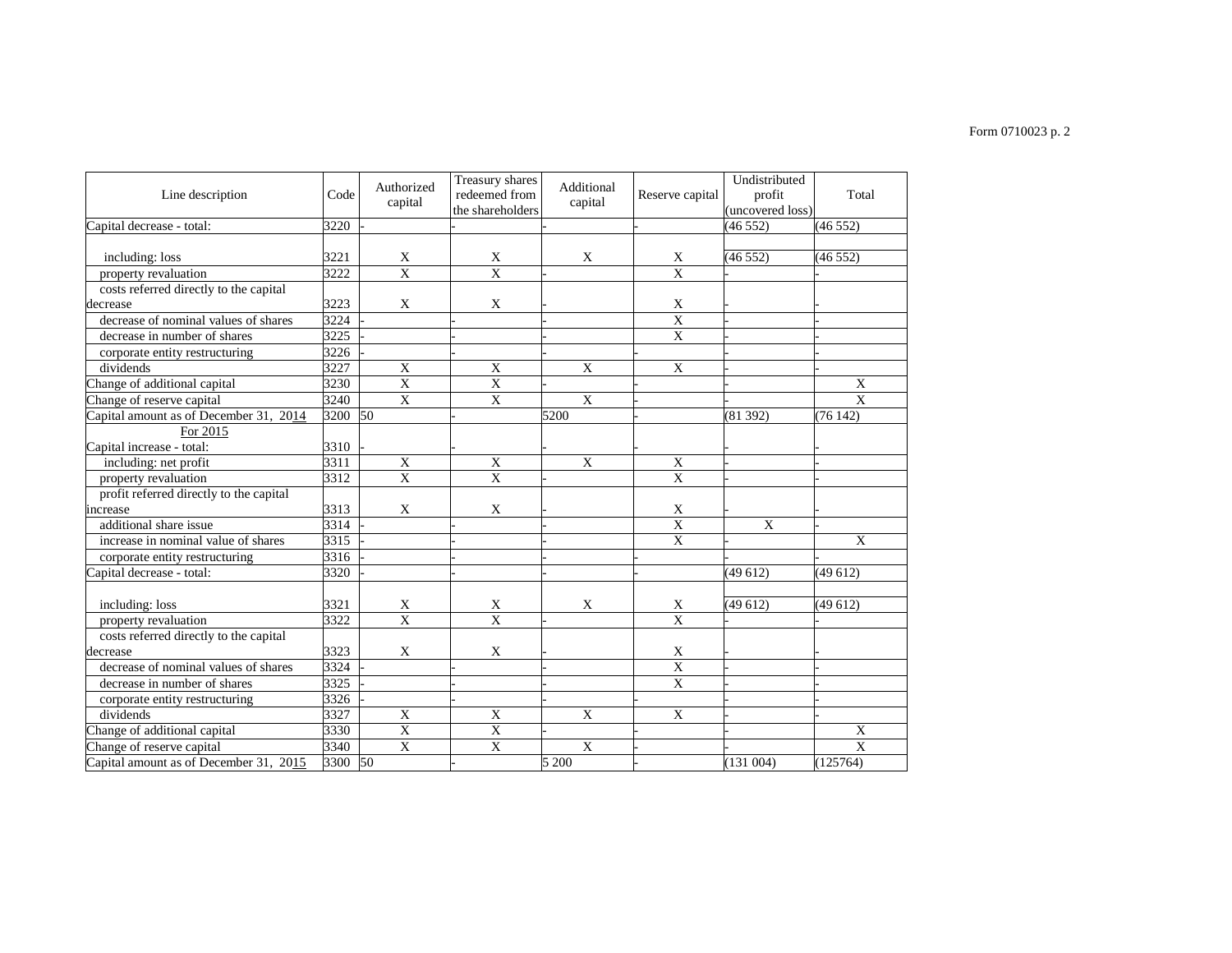#### Form 0710023 p. 3

|                                         | 2. Corrections due to changes in accounting policy and correction of errors |                |                   |                                       |                |  |  |  |  |
|-----------------------------------------|-----------------------------------------------------------------------------|----------------|-------------------|---------------------------------------|----------------|--|--|--|--|
|                                         |                                                                             | As of December |                   | Changes in capital for 2014           | As of December |  |  |  |  |
| Line description                        | Code                                                                        | 31             |                   | for the account of for the account of | 31             |  |  |  |  |
|                                         |                                                                             | 2013           | net profit (loss) | other factors                         | 2014           |  |  |  |  |
| <b>Total capital</b>                    |                                                                             |                |                   |                                       |                |  |  |  |  |
| before corrections                      | 3400                                                                        |                |                   |                                       |                |  |  |  |  |
| correction due to:                      |                                                                             |                |                   |                                       |                |  |  |  |  |
| changes in accounting policy            | 3410                                                                        |                |                   |                                       |                |  |  |  |  |
| correction of errors                    | 3420                                                                        |                |                   |                                       |                |  |  |  |  |
| after corrections                       | 3500                                                                        |                |                   |                                       |                |  |  |  |  |
|                                         |                                                                             |                |                   |                                       |                |  |  |  |  |
| including:                              |                                                                             |                |                   |                                       |                |  |  |  |  |
| Unbdistributed profit (uncovered loss): |                                                                             |                |                   |                                       |                |  |  |  |  |
| before corrections                      | 3401                                                                        |                |                   |                                       |                |  |  |  |  |
| correction due to:                      |                                                                             |                |                   |                                       |                |  |  |  |  |
| changes in accounting policy            | 3411                                                                        |                |                   |                                       |                |  |  |  |  |
| correction of errors                    | 3421                                                                        |                |                   |                                       |                |  |  |  |  |
| after corrections                       | 3501                                                                        |                |                   |                                       |                |  |  |  |  |
|                                         |                                                                             |                |                   |                                       |                |  |  |  |  |
| before corrections                      | 3402                                                                        |                |                   |                                       |                |  |  |  |  |
| correction due to:                      |                                                                             |                |                   |                                       |                |  |  |  |  |
| changes in accounting policy            | 3412                                                                        |                |                   |                                       |                |  |  |  |  |
| correction of errors                    | 3422                                                                        |                |                   |                                       |                |  |  |  |  |
| after corrections                       | 3502                                                                        |                |                   |                                       |                |  |  |  |  |
|                                         |                                                                             |                |                   |                                       |                |  |  |  |  |

#### **2. Corrections due to changes in accounting policy and correction of errors**

Form 0710023 p. 4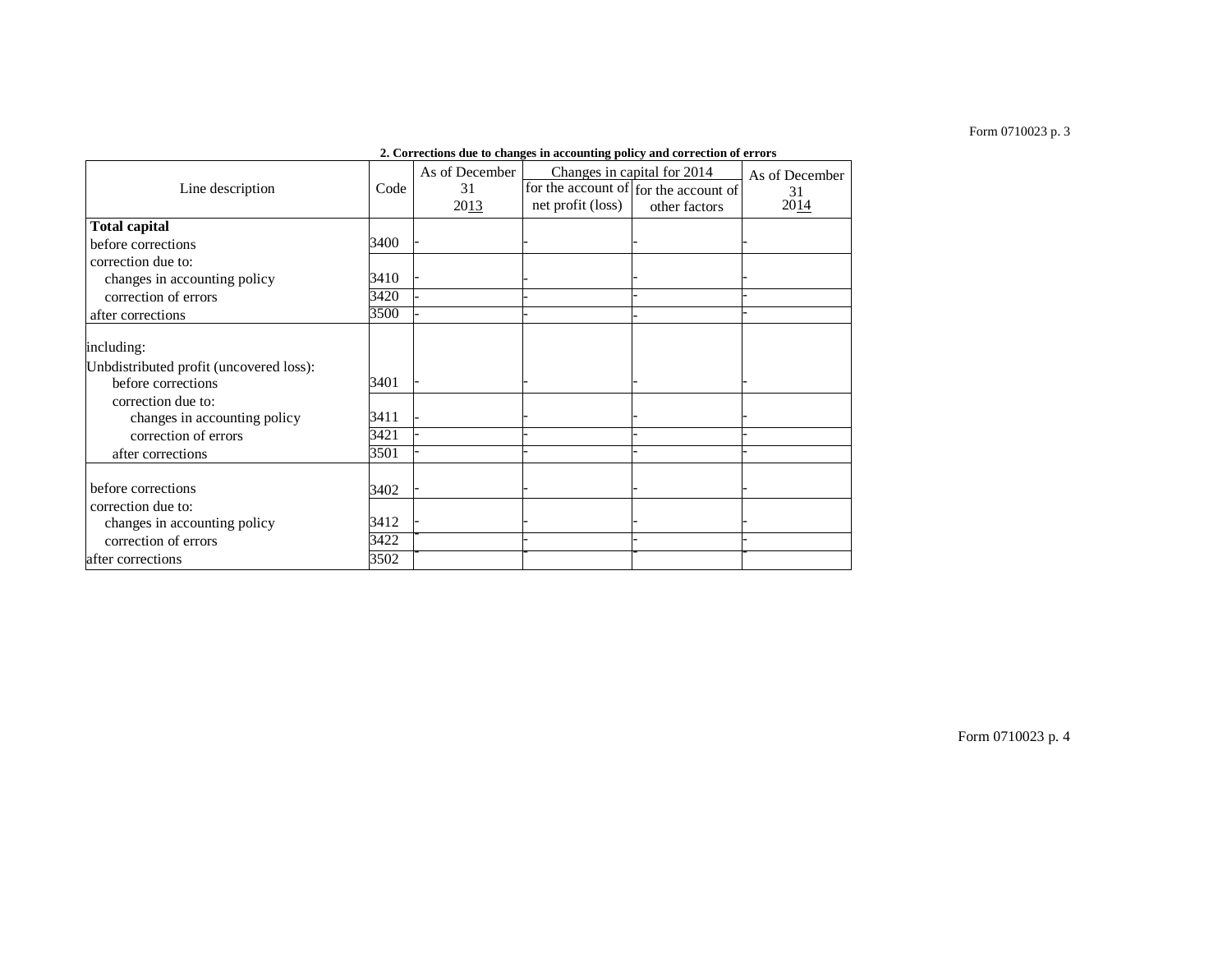# **3. Net assets**

| Line description  |      | 2015     | As of December 31   As of December 31   As of December 31<br>2014 | 2013    |
|-------------------|------|----------|-------------------------------------------------------------------|---------|
| <b>Net Assets</b> | 3600 | (125754) | (76142)                                                           | (34790) |

Manager /*signature*/ (signature) Sinarevsky Pavel Alexandrovich (signature) (surname and initials)

In virtue of Power of Attorney No. 14 dated 29.12.2015

 $``30<sup>th</sup> "$ of March 20 16

Round seal:<br>Sun Pharmaceutical Industries Limited Moscow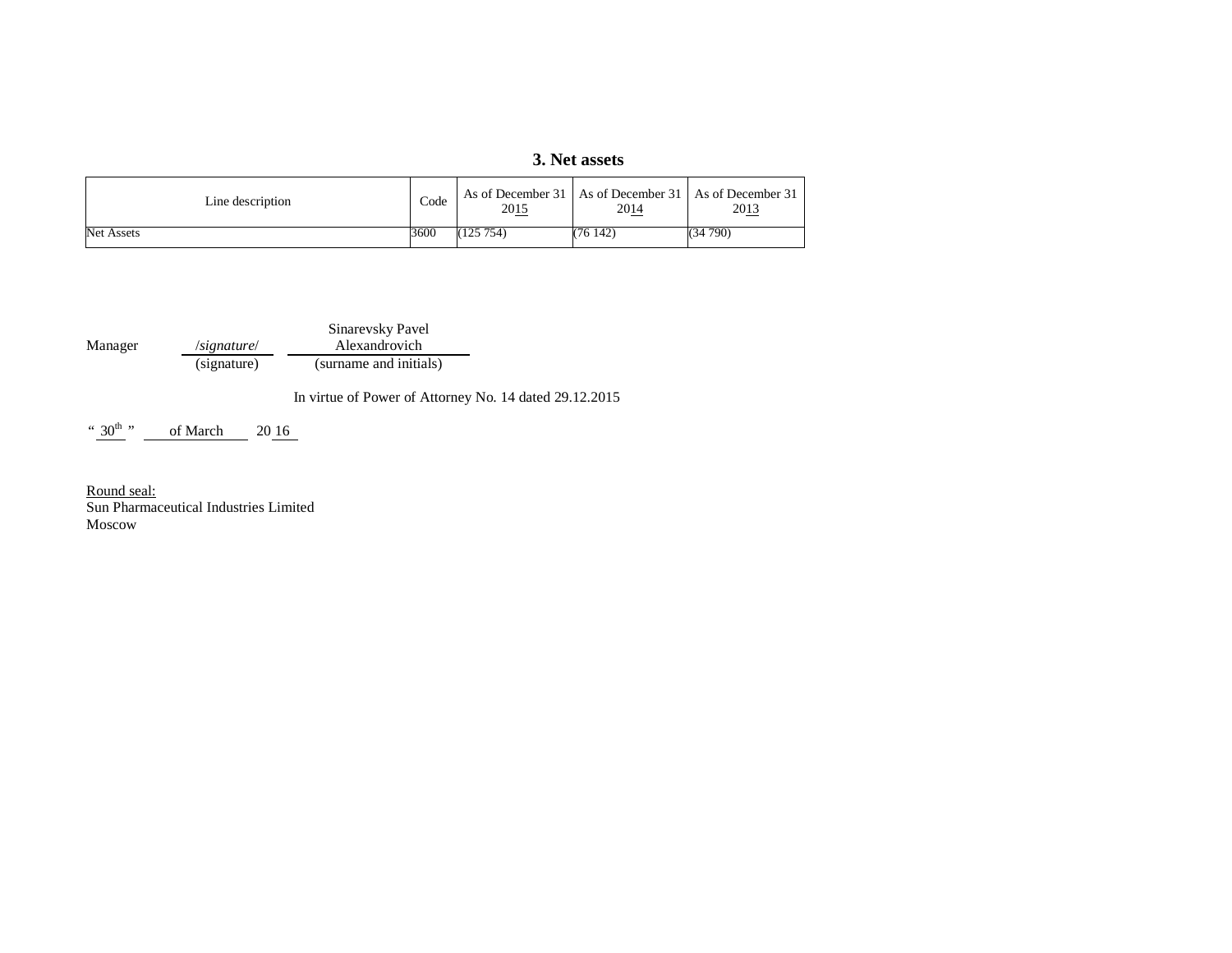# **Cash flow Statement**

**as of January-December 2015** 

|                                | Form according to OKUD                                                |                         |       |            |                |  |
|--------------------------------|-----------------------------------------------------------------------|-------------------------|-------|------------|----------------|--|
|                                |                                                                       | Date (day, month, year) | 31    | 12         | $\overline{2}$ |  |
| Company                        | Limited Liability Company Sun Pharmaceutical Industries               | acc. to OKPO            |       | 83236036   |                |  |
| Taxpayer identification number |                                                                       | <b>INN</b>              |       | 7728638440 |                |  |
| Authorized business            | Wholesale trade in pharmaceuticals and medical goods                  | Acc. to<br><b>OKVED</b> |       | 51.46.1    |                |  |
| Incorporation form/ownership   |                                                                       |                         |       |            |                |  |
|                                | Limited Liability Company/Joint private property and foreign property | acc. to OKOPF/OKFS      | 12300 | 34         |                |  |
|                                | Units of measurement: thousand rubles                                 | acc. to OKEI            |       | 384        |                |  |

|                                  | Codes      |         |      |  |  |  |
|----------------------------------|------------|---------|------|--|--|--|
| rm according to OKUD             |            | 0710004 |      |  |  |  |
| Date (day, month, year)          | 31         | 12      | 2015 |  |  |  |
| acc. to OKPO<br>es               | 83236036   |         |      |  |  |  |
| <b>INN</b>                       | 7728638440 |         |      |  |  |  |
| Acc. to<br><b>OKVED</b><br>goods | 51.46.1    |         |      |  |  |  |
|                                  |            |         |      |  |  |  |
| acc. to OKOPF/OKFS               | 12300      |         | 34   |  |  |  |
| acc. to OKEI                     | 384        |         |      |  |  |  |

| Line description                                                           | Code             | 2015     | For January-December   For January-December<br>2014 |
|----------------------------------------------------------------------------|------------------|----------|-----------------------------------------------------|
| Proceeds from current transactions                                         |                  |          |                                                     |
| Total proceeds                                                             | 4110             | 951420   | 500 323                                             |
| including:                                                                 |                  |          |                                                     |
| Sale of products, goods, works and services                                | 4111             | 933 870  | 443 346                                             |
| Rent payments, license payments, royalties, commission and                 |                  |          |                                                     |
| other similar payments                                                     | 4112             | 97       |                                                     |
| Resale of financial investments                                            | 4113             |          |                                                     |
|                                                                            | 4114             |          |                                                     |
| Other proceeds                                                             | 4119             | 17453    | 56977                                               |
| Total payments                                                             | 4120             | (851611) | (520163)                                            |
| including:                                                                 |                  |          |                                                     |
| To suppliers (contractors) for raw stuff, materials, works,                |                  |          |                                                     |
| services                                                                   | 4121             | (840332) | (429125)                                            |
| To staff as remuneration                                                   | $\frac{1}{4122}$ | (11086)  | (6456)                                              |
| Interest on loan                                                           | 4123             |          | 0                                                   |
| Corporate tax                                                              | 4124             |          | 0                                                   |
|                                                                            | 4125             |          | 0                                                   |
| Other payments                                                             | $\frac{1}{4129}$ | (193)    | (84582)                                             |
| Balance of cash flow of current transactions                               | 4100             | 99 809   | (19840)                                             |
| <b>Cash flow of investment transactions</b>                                |                  |          |                                                     |
| Total proceeds                                                             | 4210             | 234      |                                                     |
| including:                                                                 |                  |          |                                                     |
| Sale of non-current assets (except for financial investments)              | 4211             | 234      |                                                     |
| Sale of shares (participatory interests) held in other companies           | 4212             |          |                                                     |
| Repayment of issued loans, sale of debt securities (rights on              |                  |          |                                                     |
| claim of financial assets to the third parties)                            | 4213             |          |                                                     |
| Dividends, interest on loan financial investments and similar              |                  |          |                                                     |
| proceeds of participation in other Companies                               | 4214             |          |                                                     |
|                                                                            | 4215             |          |                                                     |
| Other proceeds                                                             | 4219             |          |                                                     |
| Total payments                                                             | 4220             |          |                                                     |
| including:                                                                 |                  |          |                                                     |
| acquisition, creation, upgrade, reconstruction and preparation             |                  |          |                                                     |
| for use of non-current assets                                              | 4221             |          |                                                     |
| Acquisition of shares in other companies (participatory                    |                  |          |                                                     |
| interests)                                                                 | 4222             |          |                                                     |
| Acquisition of debt securities (rights on claim of financial assets        |                  |          |                                                     |
| to the third parties), issue of loans to other parties                     | 4223             |          |                                                     |
| Interest on loan liabilities, included into cost of investment assets 4224 |                  |          |                                                     |
|                                                                            | 4225             |          |                                                     |
| Other payments                                                             | 4229             |          |                                                     |
| Balance of cash flow of investment transactions                            | 4200             | 234      |                                                     |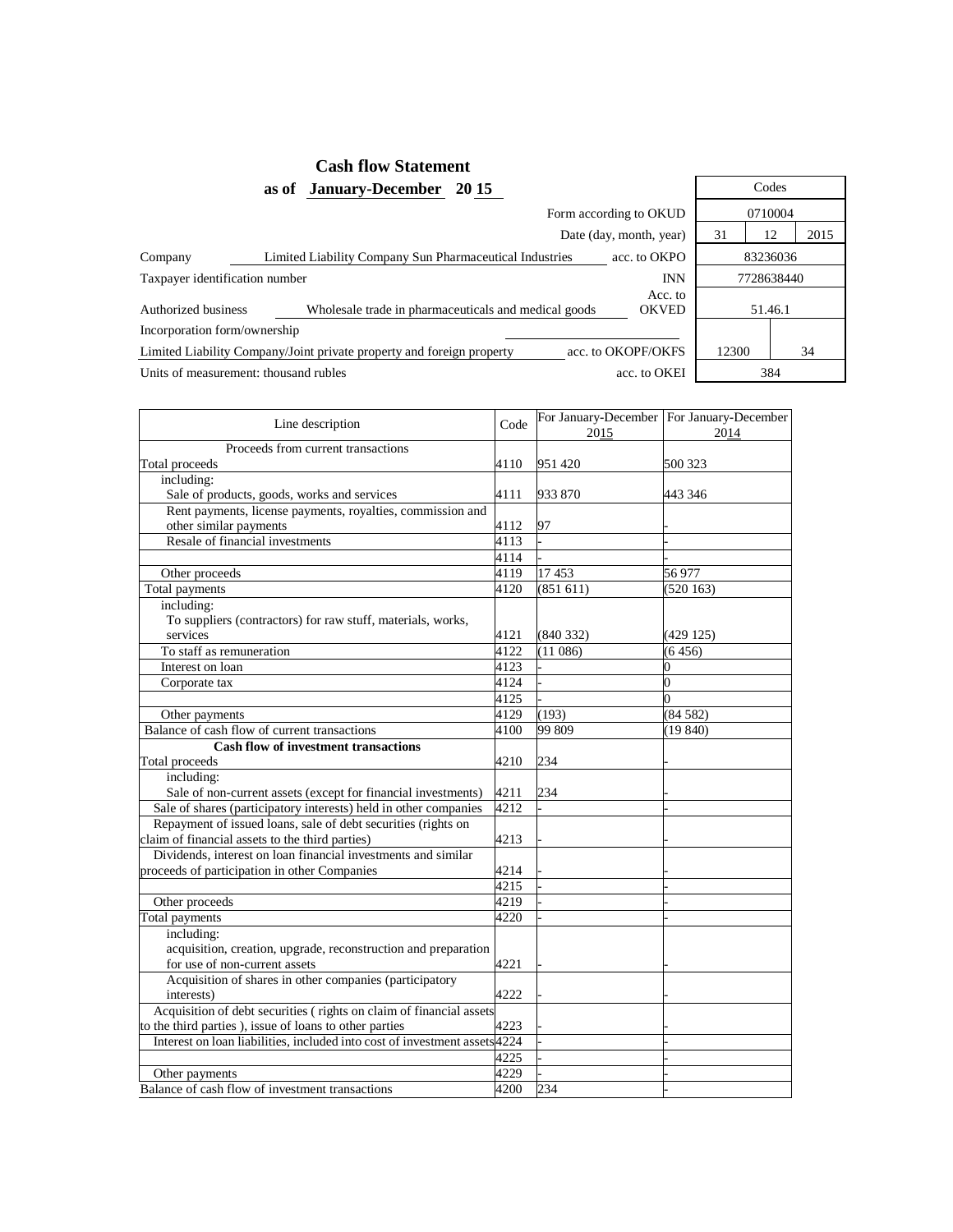| Line description                                                 | Code | 2015    | For January-December   For January-December<br>2014 |
|------------------------------------------------------------------|------|---------|-----------------------------------------------------|
| <b>Cash flow of financial transactions</b>                       |      |         |                                                     |
| Total proceeds                                                   | 4310 |         | 5200                                                |
| including:                                                       |      |         |                                                     |
| Getting loans and credits                                        | 4311 |         |                                                     |
| Monetary contributions of owners (members)                       | 4312 |         | 5200                                                |
| Issue of shares, increase of participatory interests             | 4313 |         |                                                     |
| Issue of debentures, bills of exchange and other debt securities |      |         |                                                     |
| etc.                                                             | 4314 |         |                                                     |
|                                                                  | 4315 |         |                                                     |
| Other proceeds                                                   | 4319 |         |                                                     |
| Total payments                                                   | 4320 |         |                                                     |
| including:                                                       |      |         |                                                     |
| To owners (members) due to redemption of their shares            |      |         |                                                     |
| (participatory interests)                                        | 4321 |         |                                                     |
| Payment of dividends and other distributions to oners            | 4322 |         |                                                     |
| repayment (redemption) of bill of exchange and other debt        |      |         |                                                     |
| securities                                                       | 4323 |         |                                                     |
|                                                                  | 4324 |         |                                                     |
| Other payments                                                   | 4329 |         |                                                     |
| <b>Balance of cash flow of financial transactions</b>            | 4300 |         | 5200                                                |
| Balance of cash flow for the reported period                     | 4400 | 100 043 | (14640)                                             |
| Balance of cash and cash equivalents as of the beginning of the  |      |         |                                                     |
| reported period                                                  | 4450 | 5 7 6 8 | 20 397                                              |
| Balance of cash and cash equivalents as of the end of the        |      |         |                                                     |
| reported period                                                  | 4500 | 105 819 | 5 7 6 8                                             |
| Effect of foreign exchange/Russian rate changes                  | 4490 | 8       | 11                                                  |

|         |                           | Sinarevsky Pavel       |  |  |
|---------|---------------------------|------------------------|--|--|
| Manager | $\sqrt{\text{signature}}$ | Alexandrovich          |  |  |
|         | (signature)               | (surname and initials) |  |  |

In virtue of Power of Attorney No. 14 dated 29.12.2015

" $30^{th}$ " of March 20 16

Round seal: Sun Pharmaceutical Industries Limited Moscow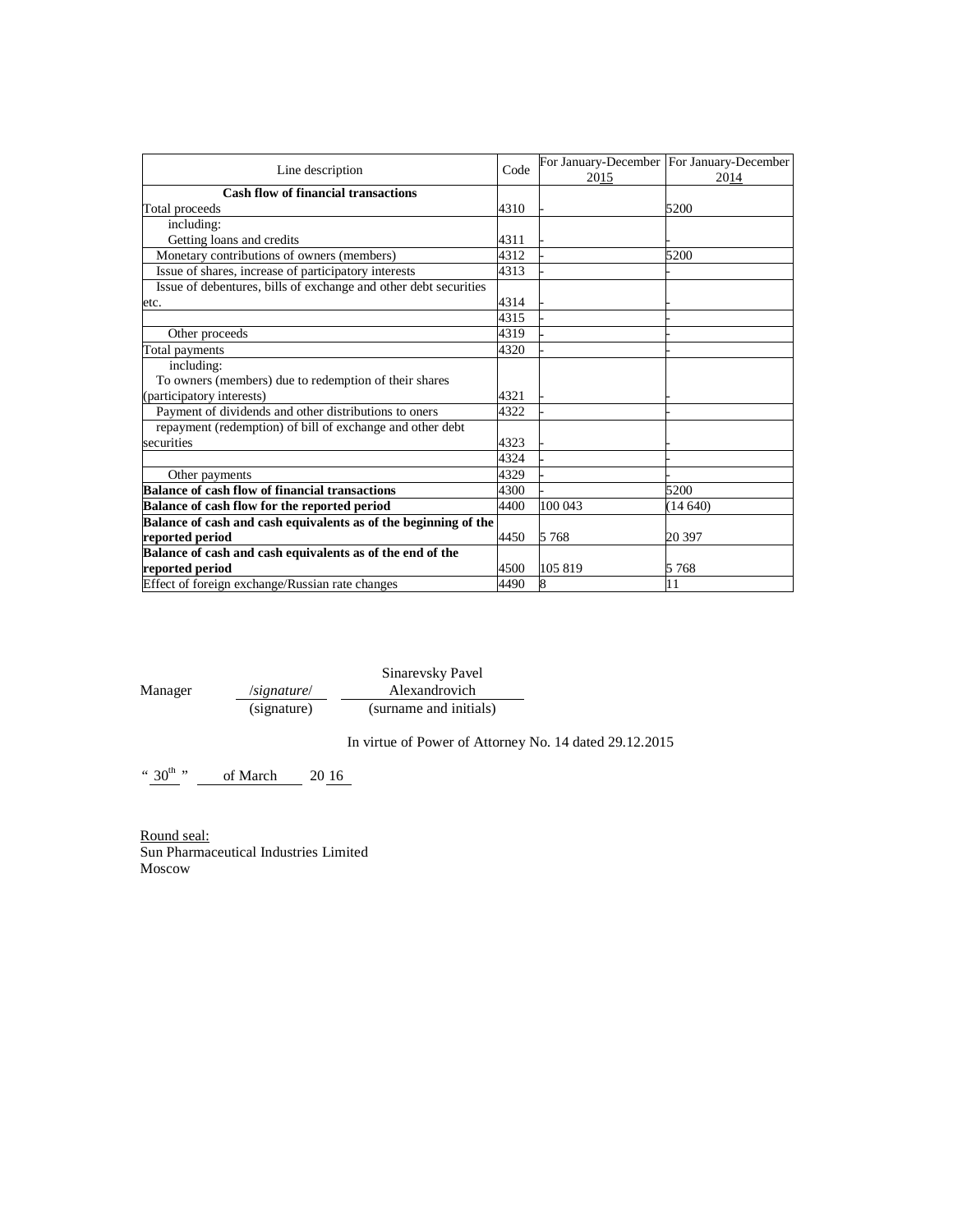### **SUN PHARMACEUTICAL INDUSTRIES**

Moscow, 129223, Prospekt Mira Str., 119, bldg. 537/6, suite 62 Telephone: (495) 234-56-11

# **NOTES to the Balance Sheet and Profit and Loss Statement of Sun Pharmaceutical Industries LLC for 2015**

# **1. General Provisions.**

Information on incorporation form, name and officers Full name of the company: Limited Liability Company Sun Pharmaceutical Industries Short name: Sun Pharmaceutical Industries LLC Name in foreign language (English): «Sun Pharmaceutical Industries» Limited INN 7728638440 KPP 772801001-before 28.07.2015 KPP 771701001- since 29.07.2015 Director: Kanniputur Kuppuswami Kamalakkannan, citizen of the Republic of India Chief Accountant – Syrkasheva Olga Vladimirovna

# Information on address (location)

# *before July 28, 2015*

Location of the company: 117420, Moscow, Profsoyuznaya Str., 57, office 737 Address of permanent executive body: 117420, Moscow, Profsoyuznaya Str., 57, office 737 Contact telephone/fax: (495) 332-02-76 *since July 29, 2015* Location of the Company: 129223, Moscow, prospekt Mira Str., 119, building 537/6 Address of permanent executive body: 129223, Moscow, prospekt Mira Str., 119, building 537/6, suite 62 Contact telephone/fax: (495) 234-56-11 Information on capital Amount of the authorized capital - 50thousand rubles (paid by 100%).

# Information on incorporation of the legal entity and registration authority

Date of registration - 12.11.2007

Main State Registration Number (OGRN) 1077762356770

Registration authority: Interdistrict Inspectorate of the Federal Tax Service of Russia No. 46 in the city of Moscow

Information on record with tax authority Tax authority: Inspectorate of Federal tax Service No. 28 in the city of Moscow (code 7728) Date of registration: 12.11.2007

Certificate of registration: series 77 No. 008605715 before 28.07.2015,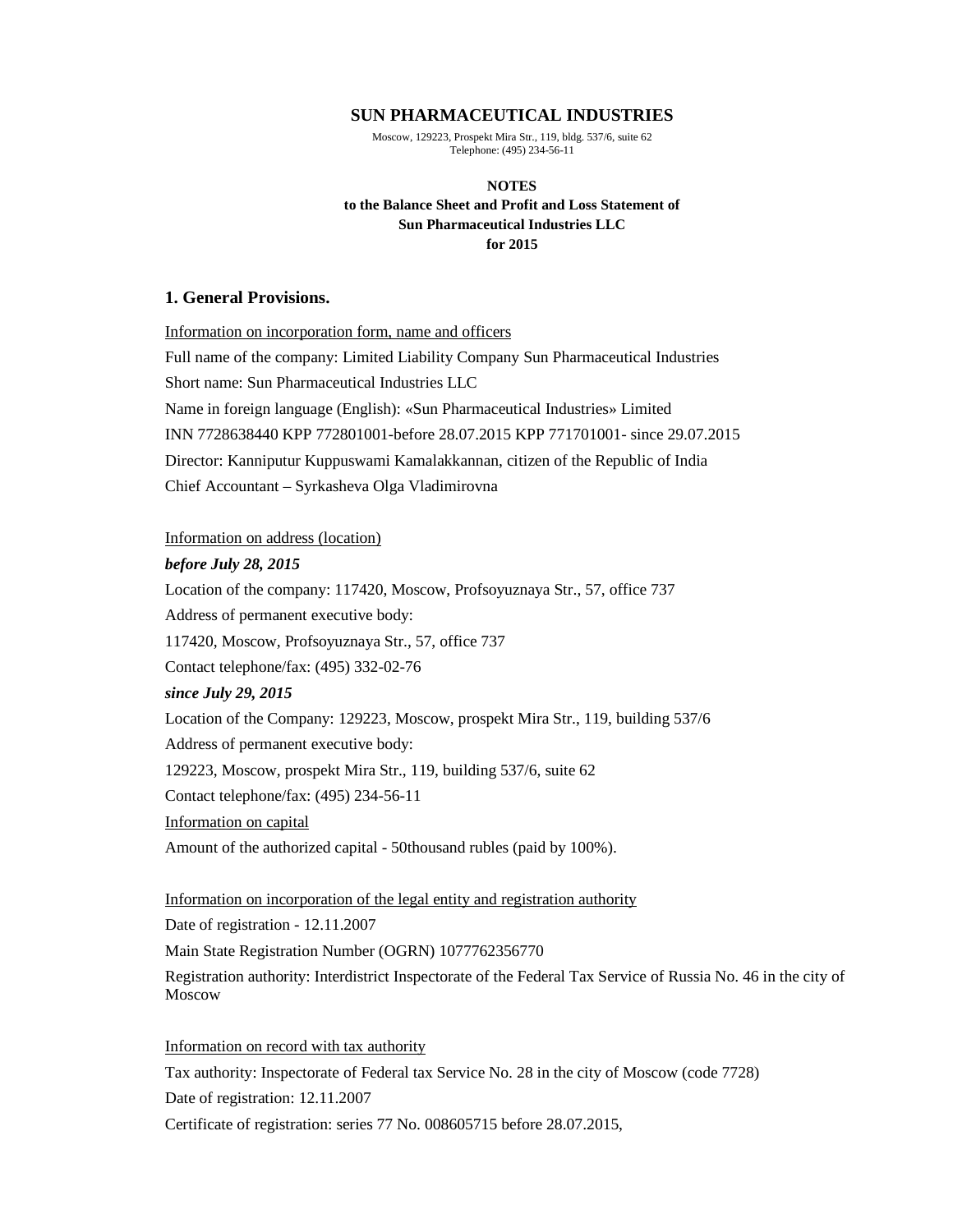Tax authority: Inspectorate of Federal tax Service No. 17 in the city of Moscow (code 7717) Date of registration: 29.07.2015 Certificate of registration: series 77 No. 017228646 since 29.07.2015,

Information on founding members

Number of founding members - 2, including legal entities - 1, individuals - 1.

Founding member – foreign legal entity: Sun Pharmaceutical Industries Limited, manufacturer of pharmaceuticals

Country of incorporation: Republic of India

Address: SPARK, Tandalia, Baroda-390 020, Gujarat, INDIA

Date of registration: 01.03.1993

Registration number: 04-19050

Registration authority: Department of Registration of Business Companies of Gujarat

Amount of contribution to the authorized capital by the founding member: 49 500 rubles.

Founding member - individual: Sinarevsky Pavel Alexandrovich, citizen of the Russian Federation before September 17, 2015,

Residence address in the Russian Federation: Moscow

Amount of contribution to the authorized capital by the founding member: 500 rubles.

On the eighteenth of September 2015 the number of the founding members changed due to termination of rights of the individual member on the legal entity. Share in the authorized capital with nominal value of 500 (five hundred rubles 00 kopecks) was transferred to the founding member Sun Pharmaceutical Industries Limited in virtue of agreement of purchase and sale of share in the authorized capital, executed between the members of Sun Pharmaceutical Industries LLC on 14.09.2015.

# Information on businesses and licenses

Main business – wholesale trade in pharmaceuticals and medical goods (OKVED code - 51.46.1)

License for pharmaceutical business No. FS-99-02-003214 dated 30.07.2013, issued by Federal Service for supervision in the field of healthcare, without limitation in time, to exercise at the address: 117420, Moscow, Profsoyuznaya Str., 57, office 737 and at the address: 109428, Moscow, Ryazansky prospekt, 16, bldg. 3, suite 1

License for pharmaceutical business No. FS-99-02-004990 dated 15.10.2015, issued by Federal Service for supervision in the field of healthcare, without limitation in time, to exercise at the address: 129223, Moscow, Prospekt Mira Str., 119, bldg. 537/6 and at the address: 109428, Moscow, Ryazansky prospekt, 16, bldg. 3, suite 1

Number of employees as at the reported date - 9 persons

# Information on detached divisions

The company operates it detached division – warehouse of pharmaceuticals located at the address: 109428, Moscow, Ryazansky prospekt, 16, bldg. 3, suite 1 (КПП 772145001)

The detached division does not have a status of a legal entity, it does not own detached property, separate balance, and current accounts opened in the banks.

#### **2. Information on business**

The company is not referred to the small business enterprises, it applies a general taxation regime and uses PBU 18/02 "Profit tax accounting".

The company carried out trade business – wholesale trade in drugs, during the reported year.

The Company did not carried out investment business during the reported year.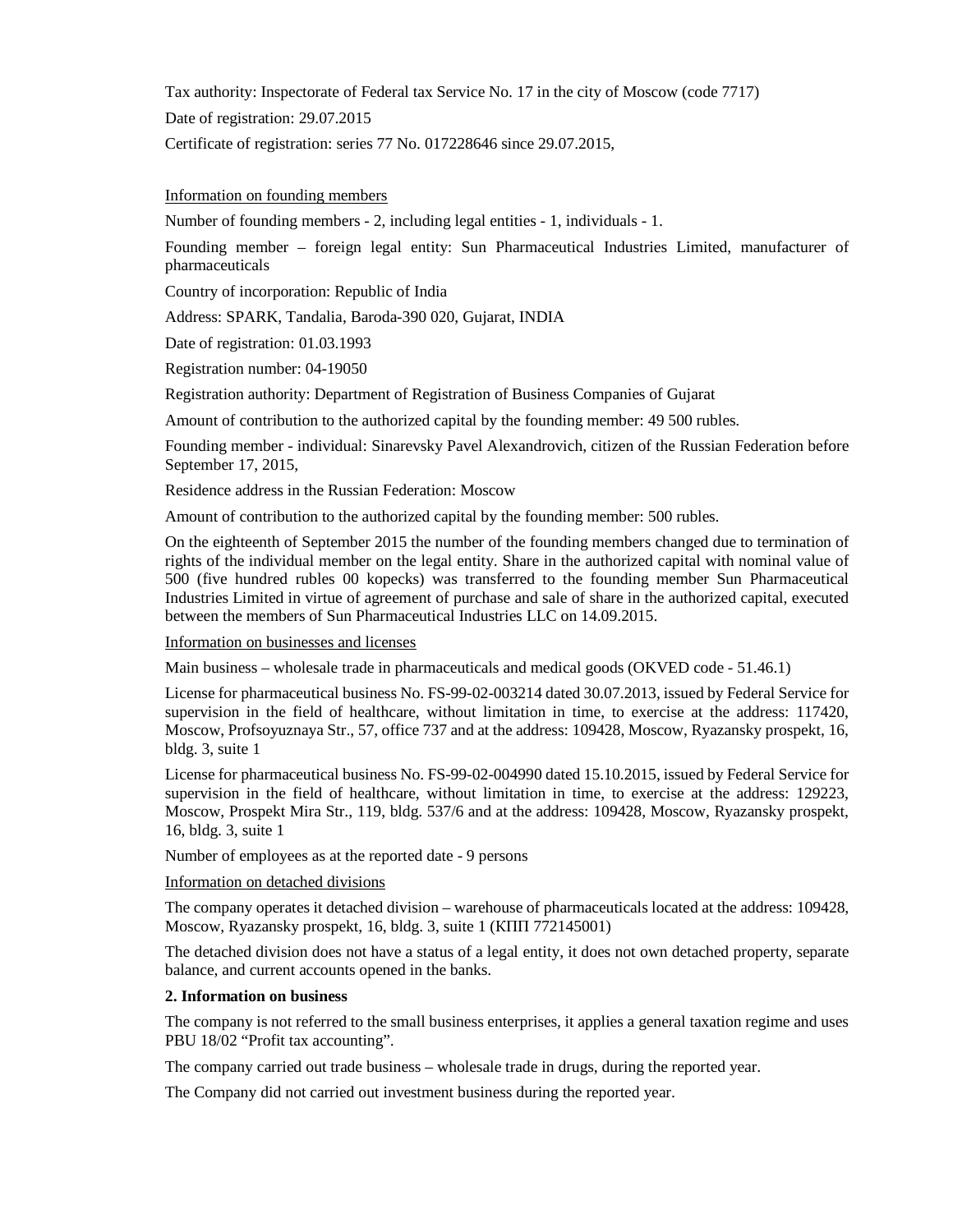# **3. Main elements of accounting policy of the Company.**

Accounting statements for 2015 were prepared in compliance with the requirements of Russian laws with respect to preparation and presentation of the accounting statements, and Accounting policy of the Company, approved by Order dated 25.12.2014 No. 14, which is prepared according to requirements of Federal Law dated 06.12.2011 No. 402-FZ "On accounting", Accounting regulation "Accounting Policy of Companies" PBU 1/2008, approved by the Order of the Ministry of Finance of the Russian Federation dated 06.10.2008 No. 106n, Accounting regulation "Accounting records of companies" PBU 4/99, approved by the Order of the Ministry of Finance of the Russian Federation dated 06.07.1999 No. 43n, Order of the Ministry of Finance of the Russian Federation dated 02.07.2010 No. 66n "On forms of accounting", and in compliance with PBU 8/2010 "Estimated liabilities, contingent liabilities and contingent assets", approved by the Order of the Ministry of Finance of the Russian Federation dated 13.12.2010 No. 167n and any other regulations and accounting methodical documents.

Organizational and technical aspects of accounting policy

- Accounting and tax accounting are carried out by accounting department under the management of Chief Accountant;

The accounting is carried out with the help of special accounting software 1C: Enterprise UPP 8.2.

As working chart of accounts, the Company uses the chart of accounts from 1C software, which is created on the basis of model Chart of accounts approved by the Order of the Ministry of Finance of the Russian Federation dated 31.10.2000 No. 94n

- The Company uses the ledgers for accounts and tax records generated by 1C software.

# **Main elements of accounting policy for the purposes of accounting:**

- Accounting of property, liabilities and business transactions is carried out in Russian rubles and kopecks;

- The figure of 10 per cent is a materiality guideline;

- The unified forms approved by the State Statistics Committee of Russia are used as the forms of primary accounting documents. In addition, the Company uses the forms generated by 1C software;

The forms indicated in appendix to the Order of the Ministry of Finance of Russia dated 02.07.2010 No. 66n are used as accounting records forms;

Document flow Schedule is subject to approval by a separate order of Director;

- Inventory taking of assets and liabilities is carried out in compliance with the procedure approved by the Order of the Ministry of Finance of Russia dated 13.06.95 No. 49. The terms of inventory taking for the selected types of assets and liabilities are subject to separate orders of Director;

Limit cost of assets recognized within the fixed assets is 40 000 rubles;

- A single method of depreciation accrual, i.e. linear method, is used for all fixed assets;

Useful life of fixed assets is determined proceeding from the Classification of fixed assets, included into depreciation groups, approved by the Order of the Government of the Russian Federation dated 01.01.02 No. 1;

Provision for repair of fixed assets is not formed;

- Expenses for the repair are recorded in the accounts of the reported period, during which such repairs were done;

- A single method of depreciation accrual, i.e. linear method, is used for all intangible assets;

Stock number is a unit of account of materials;

The materials are recognized by actual prices;

In order to assess all materials, when they are transferred to operation or for the other purposes, the Company uses a single method, i.e. average primary cost method;

- Transport and procurement expenses during the purchase of goods are included into the primary cost of the purchased goods;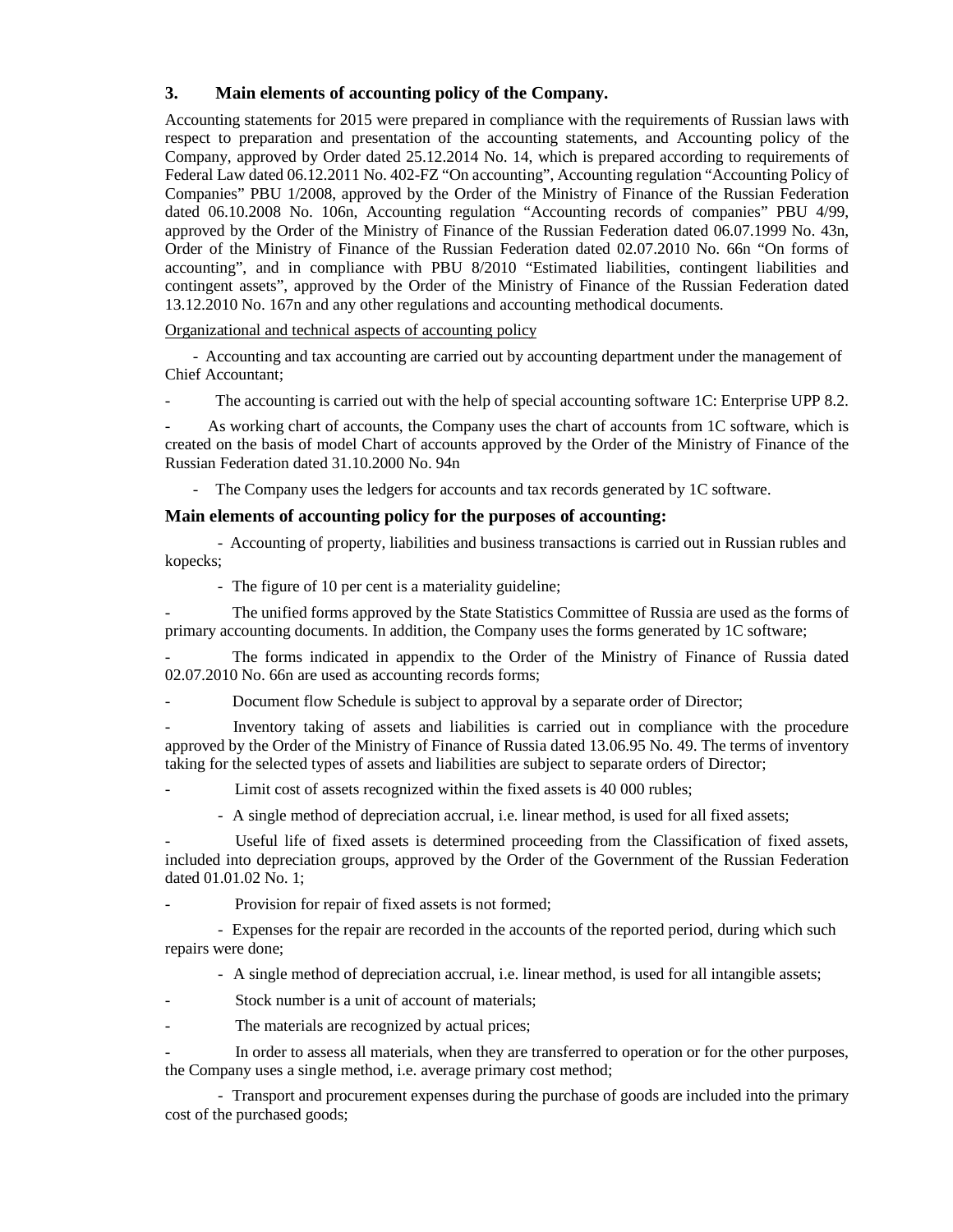The primary cost of the purchased goods is formed in account 15 "Procurement and purchase of tangible assets" without using account 16 "Deviation in cost of tangible assets";

In order to evaluate all goods, when they are transferred to sale or other purposes, the Company uses a single method – cost of goods is transferred to expenses at their average primary value;

- Special tooling and overalls are recognized in manner prescribed for the accounting of materials and supplies inventories;

Expenses for obtaining of loans are recognized to the full amount in the reported period, when such expenses were incurred;

- The Company creates the Provision for doubtful debts and Provision for decrease in value of inventories;

Permanent and temporary differences are recorded in the accounts on the basis of primary accounting documents, immediately in tax accounts, which names and designations are similar to such accounts;

The amounts of deferred tax asset and deferred tax liability are recorded in detailed manner in accounts.

#### **Main principles of accounting policy for the purposes of taxation:**

Accounting policy with respect to profit tax

The facilities complying with the requirements of Articles 256 and 257 of Tax Code of the Russian Federation, which useful life is more than 12 months and primary cost is more than 40 thousand rubles, are recognized within the depreciated assets;

Multiplying factors and decreasing factors of depreciation are not used;

When selling the bought-in goods, their acquisition cost is determined according to average cost;

- Provisions (for repairs of fixed assets, for doubtful debts, for warranty repairs and maintenance) are not formed;

- Interests on loans are included into costs in amount not more than discount rate of the Central Bank of the Russian Federation multiplied by  $1.5 -$  for liabilities in rubles and 22 per cent per annum for liabilities in foreign exchange (before 31.07.2009), and since 01.08.2009 – within discount rate of the Central Bank of the Russian Federation multiplied by 2 for liabilities in rubles and 22 per cent per annum for liabilities in foreign exchange;

- Three, six and nine months of the calendar year are regarded as reported periods for the purposes of profit tax;

- Settlements for profit tax are made by payment of monthly advance payments;

Profit and loss are recognized by accrual method;

The acquisition cost of goods for sale comprises the purchase price of the goods, customs fees and levies, costs for delivery of the goods to the company's warehouse, other costs related to acquisition of the goods;

- The cost of the acquired goods is recorded with account 15 and without using account 16;

- The taxes accrued to the detached division are paid by the head company at place of its location;

Taxable profit falling to the detached division located in other place than the head company, is determined pro rata to the staff strength;

# Accounting policy for value added tax

The transactions imposed at the rates 10 and 18 per cent, and exempt transaction are recorded separately in accounting and tax accounting ledgers;

- For goods (works, services, proprietary interests), used both in transactions subject to VAT and exempt transactions, the deduction amount is determined pro rata to the value of goods (works, services, proprietary interests), shipped during the reported quarter and subject to VAT, within the total value of goods (works, services, proprietary interests), shipped during the reported quarter;

- The detached divisions do not issue pro forma invoices and do not keep purchase ledgers and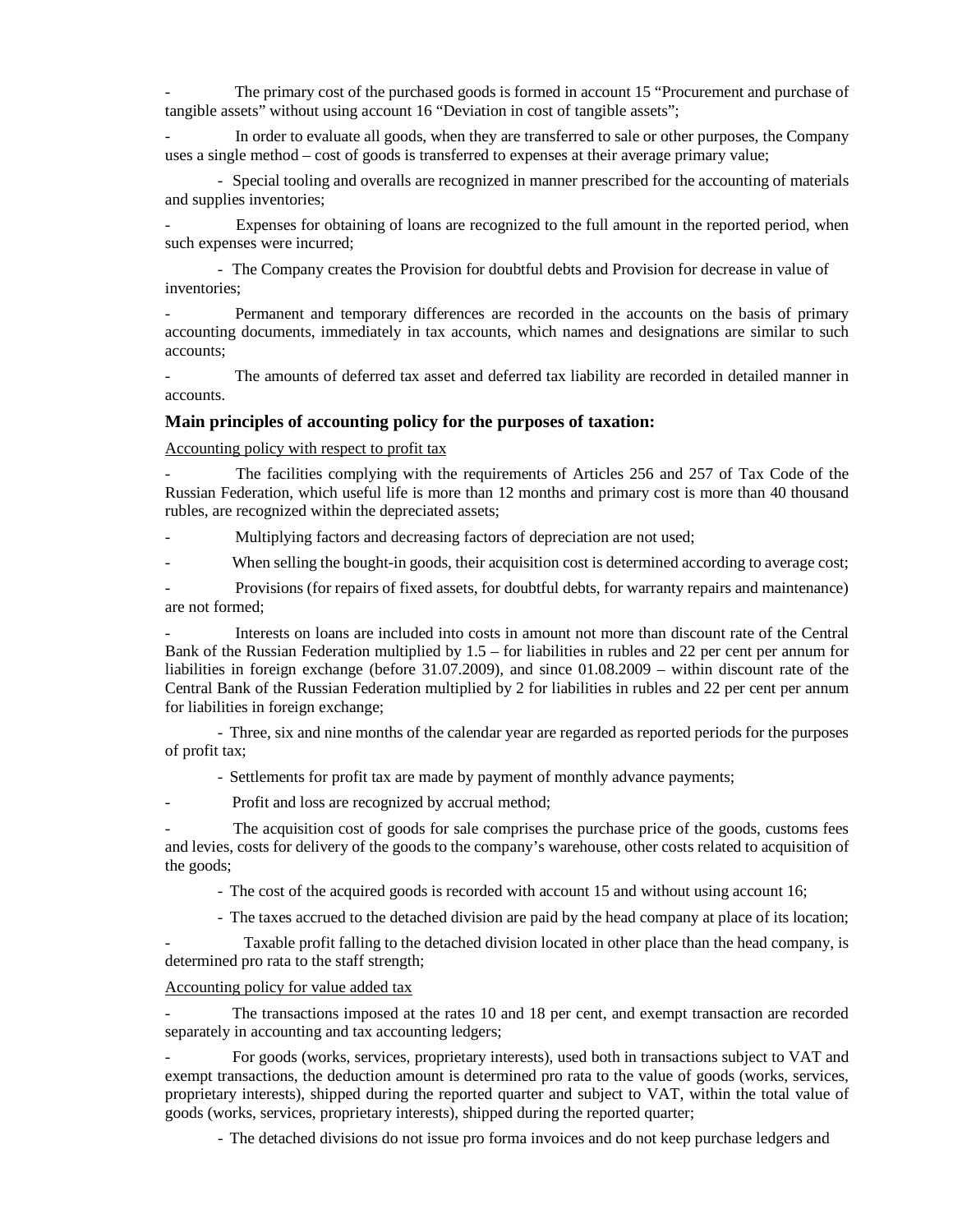sales ledgers;

Tax accounting data are collected in tax accounting ledgers on the basis of the primary documents, including the accounting certificates.

# **4. Main exponents of Company's business and information on financial standing.**

The Company carried out business of wholesale trade in drugs during 2015.

The Company got the proceeds of sales in the amount of 863 266 thousand rubles in 2015, the primary cost of the sales was 828 903 thousand rubles, and the Company incurred costs concerned with main business of 38 173 thousand rubles in total. The loss of sales in the amount of 3 810 thousand rubles was incurred in the reported year.

In 2015 the other accounting costs amounted to 56 496 thousand rubles, other costs amounted to 108 826 thousand rubles. The loss of non-sale transactions amounted to 52 330 thousand rubles.

Within other revenues and expenses, the main part falls to exchange rate differences and costs concerned with destruction of the expired drugs. Profit of exchange rate differences amounted to 32 975 thousand rubles, loss of exchange rate differences amounted to 61 317 thousand rubles; loss connected with destruction of the expired drugs amounted to 12 608 thousand rubles. Loss of the exchange rate differences amounted to 28 342 thousand rubles. The financial bonuses of 10 183 thousand rubles were provided to the buyers during the reported year.

Upon the results of the reported year, the loss before taxation for accounting amounted to 56 192 thousand rubles.

The loss in tax accounting amounted to 32 756 thousand rubles.

Clearing off of deferred tax assets - 6 932 thousand rubles. Recognition of deferred tax assets - 13 512 thousand rubles. Provisional profit tax income - 17 247 thousand rubles. Provisional profit tax loss - 6 009 thousand rubles Permanent tax asset - 2 488 thousand rubles. Permanent tax liability -7 146 thousand rubles. Change in deferred tax liabilities - 6 580 thousand rubles.

Net loss in accounting amounted to 49 612 thousand rubles.

The proceeds and payments are recorded in section "Cash flow of current transactions" of Cash Flow Statement with consideration of the comparability for 2014 and 2015 without consideration of VAT.

VAT amount is indicated in a compressed form in line 4119 "Other revenue":

- for 2014 56 977 thousand rubles
- for 2015 16 168 thousand rubles.

# Comparison of main components, characterizing the financial standing of the Company, against the same exponents of the previous year:

In 2014 the Company got the sales revenue amounted to 493 176 thousand rubles, primary cost of sales was 486 145 thousand rubles, total amount of loss incurred of the main business was 26 907 thousand rubles, loss of sales was 19 876 thousand rubles. During the reported year the sales revenue grew by 370 090 thousand rubles, which is by 75 % more than in the previous year. Share of primary cost within the sales revenue decreased by 2,55% at the background of growth by 70,51 %. Share of selling costs within the sales revenue decreased by 1,04% at the background of growth by 41,87 %. Gross profit grew by 388,74 % in the reported period.

In 2014 other profit in accounting amounted to 144 886 thousand rubles, other loss was - 175 402 thousand rubles. Loss of non-sale transactions amounted to 30 516 thousand rubles. The loss grew by 71,4% in comparison with the previous year.

Upon the results of 2014, the Company incurred a loss in accounts in the amount of 50 426 thousand rubles and growth of loss before taxation.

In 2014 the Company incurred a loss of 12 542 thousand rubles recorded in tax accounting. The growth of net loss amounted to 6,57% in the reported year.

Information on transactions in foreign exchange

In 2015 the Company carried out transactions in foreign exchange (USD): accrual of interest on loan, revaluation of assets and liabilities in foreign exchange as at the transaction date and accounts preparation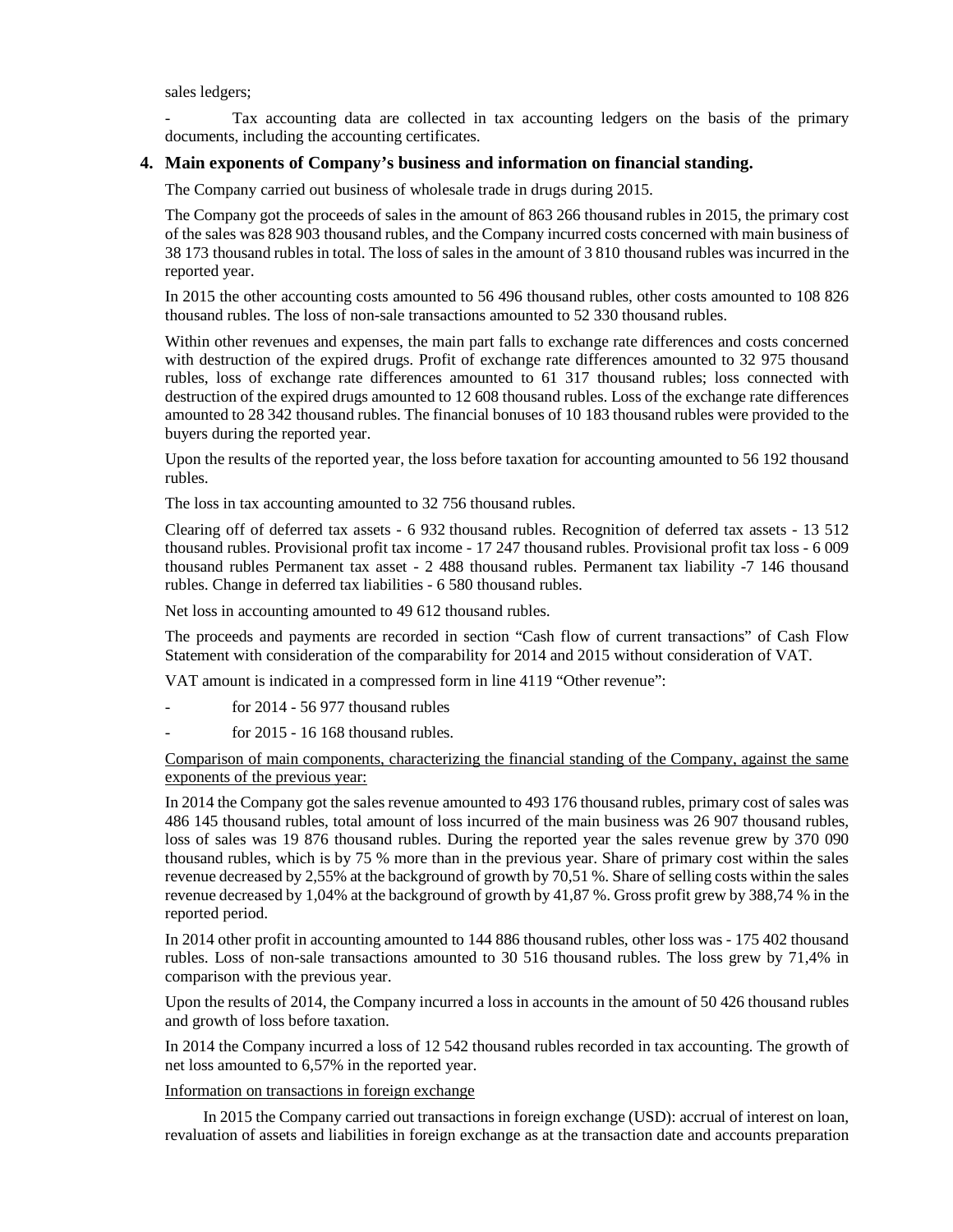date.

The exchange rate differences in 2015 were caused by revaluation of assets and liabilities in foreign exchange (loan liabilities, liabilities to foreign supplier under the purchase of claim letter agreement, cash on currency accounts). The loss of 29 342 thousand rubles was incurred due to exchange rate differences upon the results of 2015.

Exchange rate of the Central Bank of the Russian Federation applied as at the reported date of accounting statements (as at 31.12.2015):

 $1$  USD = 72,8827 rubles

Settlements for profit tax (application of rules of PBU 18/02).

The substantial discrepancies between the accounting and tax records are caused by the fact that the following expenses were not accepted for the purposes of taxation in the reported year (permanent differences arose):

- amounts of written-off VAT (amounts of VAT on the destroyed drugs, restored for payment to budget) - 1 216 thousand rubles

- amounts of provision for inventory depreciation (this provision is not created within tax accounting) - 5 567 thousand rubles

amounts of provision for doubtful debts (this provision is not created within tax accounting) - 2 189 thousand rubles

- amounts of provision for bonus to buyer and current costs (this provision is not created within tax accounting) - 1 436 thousand rubles

amounts referred to the destroyed drugs - 12 608 thousand rubles.

In addition, the temporary differences arose in the accounting due to creation of estimated liabilities for vacations in accounting records and no such creation in tax records.

#### Provisions and estimated liabilities

In 2015, the previous provision for doubtful debts was cleared in accounting in the amount of 2 335 thousand rubles (the buyers repaid the debt for supplied goods in the amount of 846 thousand rubles, the amount 1 489 thousand rubles of provision not used before was added to the profit of the reported period. As at 31.12.2015, the provision for doubtful debts was created in the amount of 4 523 thousand rubles. In addition, as at 31.12.2015, the provision for inventory depreciation of 7 368 thousand rubles (cost of expired drugs subject to destruction), provision for bonus to buyers - 1 403 thousand rubles, provision for annual bonus, - 144 thousand rubles, provision for current expenses - 33 thousand rubles were formed.

No provisions were created within the tax accounting.

#### Loan liabilities and maturity periods

The line 15103 of the Balance Sheet records the loan liabilities in rubles – in foreign exchange in the amount of USD 1 700 000 - 123 900 thousand rubles. Maturity of loans falls to April and August 2016, that is why they are transferred from non-current to current liabilities.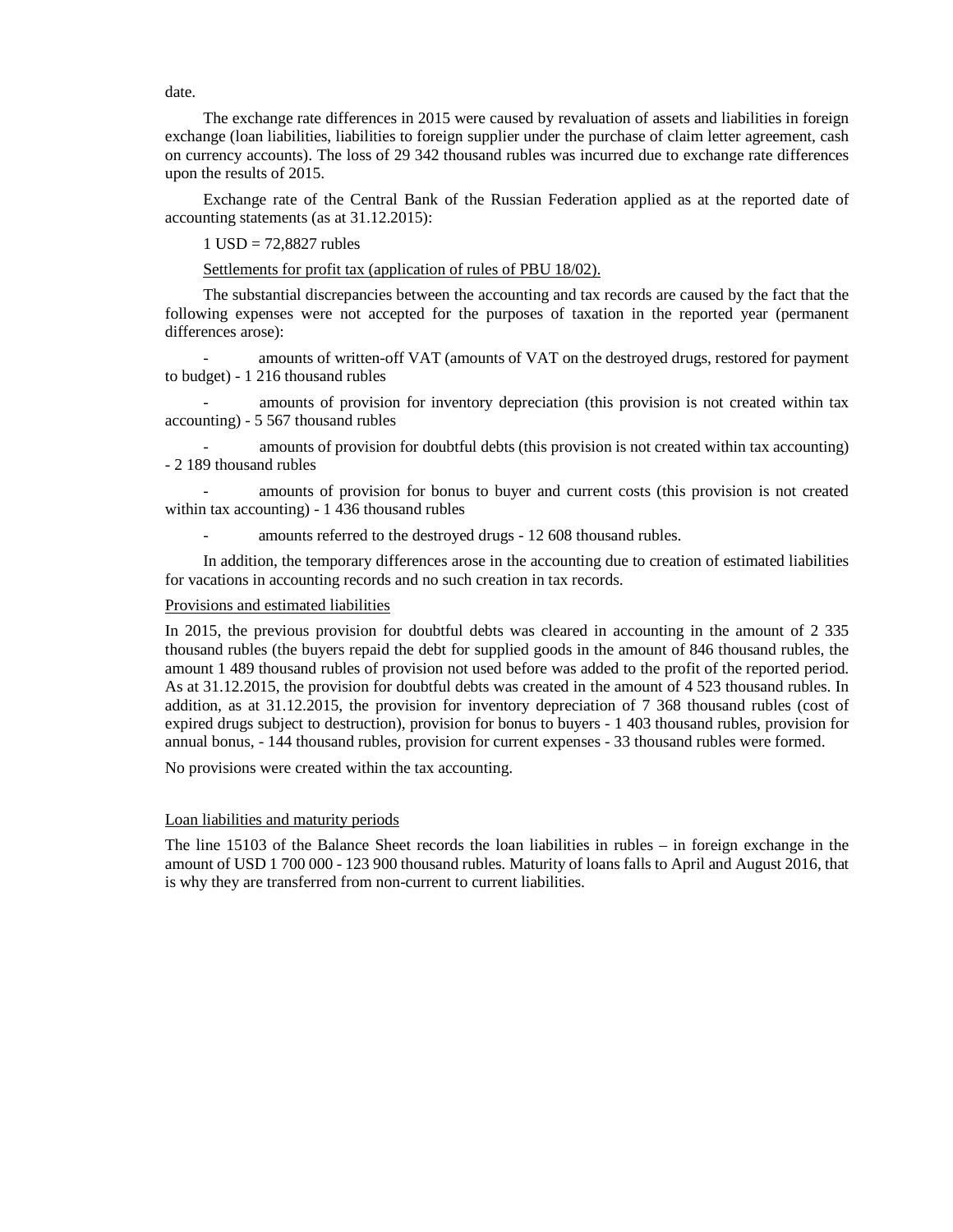# **5. Explanation of information set out in the accounting statements.**

|                                         | 1. Fixed Assets |  |
|-----------------------------------------|-----------------|--|
| 1.1. Fixed assets availability and flow |                 |  |

|                                    |      |          |                 | As of beg. of year       | Changes for period |                         |              |  |                                       |         | As of the end of year |
|------------------------------------|------|----------|-----------------|--------------------------|--------------------|-------------------------|--------------|--|---------------------------------------|---------|-----------------------|
|                                    |      |          |                 |                          |                    | Retired items           |              |  | Revaluation                           |         |                       |
| Line description                   | Code | Period   |                 | Primary cost Accumulated |                    | Primary cost Accumulate |              |  | Primary cost Accumulated Primary cost |         | Accumulate            |
|                                    |      |          |                 | depreciation Receipt     |                    | d                       |              |  | depreciation                          |         |                       |
|                                    |      |          |                 |                          |                    | depreciation            | Accrued      |  |                                       |         | depreciation          |
|                                    |      |          |                 |                          |                    |                         | depreciation |  |                                       |         |                       |
| Total Fixed assets (without        | 5200 | for 2015 | 2919            | (1640)                   | (767)              | 533                     | (555)        |  |                                       | 2 1 5 2 | (1662)                |
| consideration of income-bearing    |      |          |                 |                          |                    |                         |              |  |                                       |         |                       |
| investments into tangible assets)  |      |          |                 |                          |                    |                         |              |  |                                       |         |                       |
|                                    | 5210 | for 2014 | 3482            | 1020                     | (563)              | 188                     | (808)        |  |                                       | 2919    | (1640)                |
| <b>Including: Vehicles</b>         |      |          |                 |                          |                    |                         |              |  |                                       |         |                       |
|                                    | 5201 | for 2015 | 1776            | (915)                    | (563)              | 329                     | (391)        |  |                                       | 1213    | (977)                 |
|                                    | 5211 | for 2014 | 2 3 3 9         | (457)                    | (563)              | 188                     | (646)        |  |                                       | 1776    | (915)                 |
| Machines and equipment (except)    | 5202 | for 2015 | 882             | (464)                    |                    |                         | (164)        |  |                                       | 882     | (628)                 |
| for office machines and equipment) | 5212 | for 2014 | 882             | (302)                    |                    |                         | (162)        |  |                                       | 882     | (464)                 |
| Office equipment                   | 5203 | for 2015 | $\overline{57}$ | (57)                     |                    |                         |              |  |                                       | 57      | (57)                  |
|                                    | 5213 | for 2014 | 57              | (57)                     |                    |                         |              |  |                                       | 57      | (57)                  |
| Other fixed assets                 | 5204 | for 2015 | 204             | (204)                    | (204)              | 204                     |              |  |                                       |         |                       |
|                                    | 5214 | for 2014 | 204             | (204)                    |                    |                         |              |  |                                       | 204     | (204)                 |
| Total; recognized within           | 5220 | for 2015 |                 |                          |                    |                         |              |  |                                       |         |                       |
| income-bearing investments into    |      |          |                 |                          |                    |                         |              |  |                                       |         |                       |
| material valuables                 | 5230 | for 2014 |                 |                          |                    |                         |              |  |                                       |         |                       |
| Including:                         |      |          |                 |                          |                    |                         |              |  |                                       |         |                       |
|                                    | 5221 | for 2015 |                 |                          |                    |                         |              |  |                                       |         |                       |
|                                    | 5231 | for 2014 |                 |                          |                    |                         |              |  |                                       |         |                       |

# **1.2. Capital investments in progress**

|                                                    |      |            |                            |                         | Changes for period |                                                                        |                                |
|----------------------------------------------------|------|------------|----------------------------|-------------------------|--------------------|------------------------------------------------------------------------|--------------------------------|
| Line description                                   | Code | Period     | As of beginning of<br>year | Costs during the period | retired            | Accepted for<br>recognition of fixed<br>assets of cost is<br>increased | As of the end of the<br>period |
| Total construction in progress and transactions in | 5240 | for $2015$ |                            |                         |                    |                                                                        |                                |
| progress for acquisition, upgrading etc. of fixed  |      |            |                            |                         |                    |                                                                        |                                |
| assets                                             |      |            |                            |                         |                    |                                                                        |                                |
|                                                    | 5250 | for $2014$ |                            |                         |                    |                                                                        |                                |
| Including:                                         |      |            |                            |                         |                    |                                                                        |                                |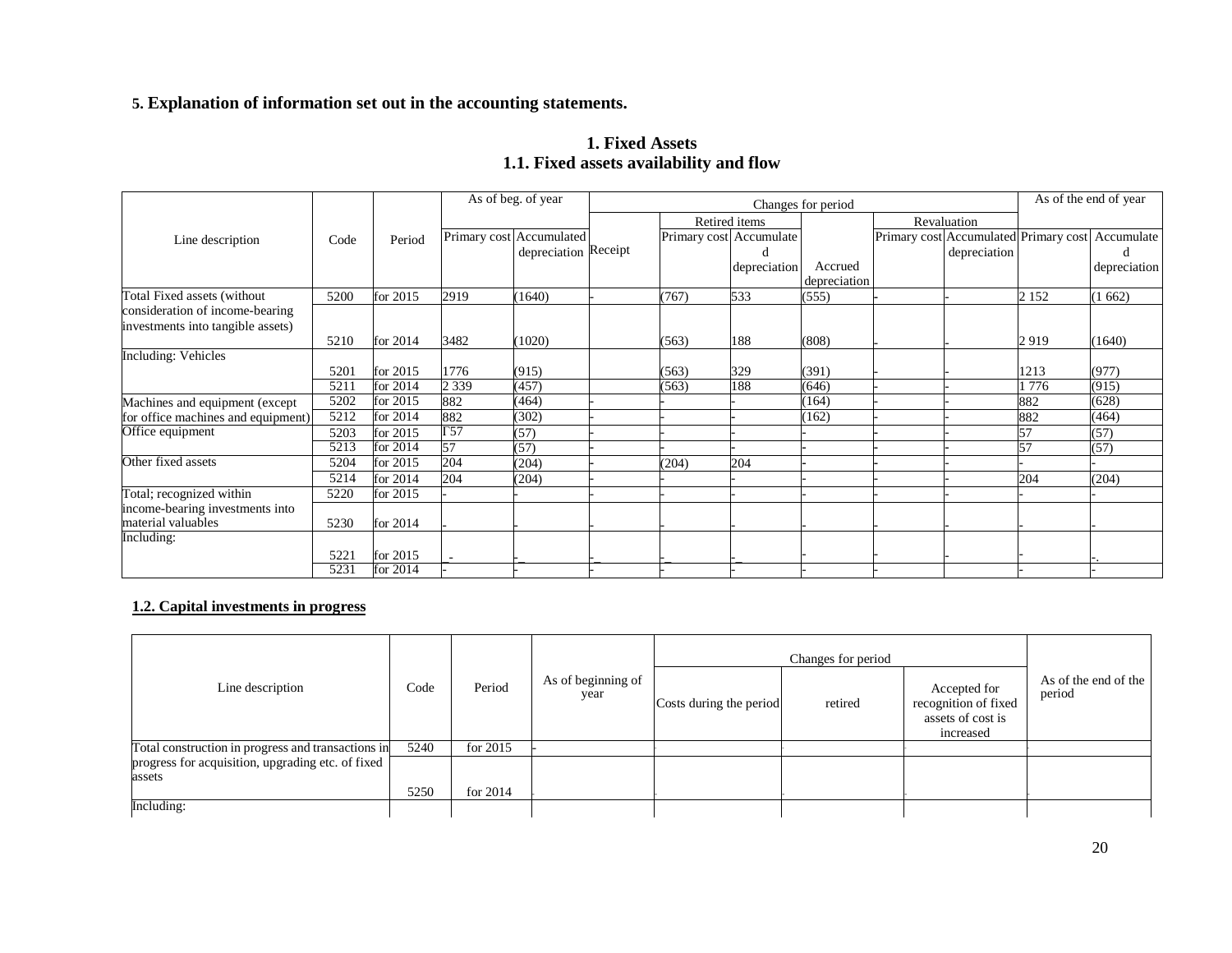| 5241 | for 2015   |  |  |  |
|------|------------|--|--|--|
| 5251 | for 2014   |  |  |  |
| 5242 | for $2015$ |  |  |  |
| 5252 | for 2014   |  |  |  |
| 5243 | for $2015$ |  |  |  |
| 5253 | for 2014   |  |  |  |
| 5244 | for $2015$ |  |  |  |
| 5254 | for 2014   |  |  |  |
| 5245 | for $2015$ |  |  |  |
| 5255 | for $2014$ |  |  |  |

## **1.3. Change in cost of fixed assets as a result of further construction, further equipping, reconstruction and partial liquidation**

| Line description                                               | Code | for $2015$ | for $2014$ |
|----------------------------------------------------------------|------|------------|------------|
| Total increase in costs of fixed assets as a result of further |      |            |            |
| construction, further equipping, reconstruction                |      |            |            |
|                                                                | 5260 |            |            |
| Including:                                                     |      |            |            |
|                                                                | 5261 |            |            |
| Total decrease of cost of fixed assets as a result of partial  |      |            |            |
| liquidation:                                                   | 5270 |            |            |
| including:                                                     |      |            |            |
|                                                                | 5271 |            |            |

# **1.4. Other use of fixed assets**

| Line description                                                                                        | Code | As of December 31, 2015 | 2011 | As of December 31, As of December 31, 2013 |
|---------------------------------------------------------------------------------------------------------|------|-------------------------|------|--------------------------------------------|
| Fixed assets transferred into rent, accounted in balance                                                | 5280 |                         |      |                                            |
| Fixed assets transferred into rent, accounted out of balance                                            | 5281 |                         |      |                                            |
| Fixed assets received into rent, accounted in balance                                                   | 5282 |                         |      |                                            |
| Fixed assets received into rent, accounted out of balance                                               | 5283 | 704                     | 1236 |                                            |
| Real estate facilities accepted for operation and actually used,<br>in the course of state registration | 5284 |                         |      |                                            |
| Laid up fixed assets                                                                                    | 5285 |                         |      |                                            |
| Other use of fixed assets (pledge etc.)                                                                 | 5286 |                         |      |                                            |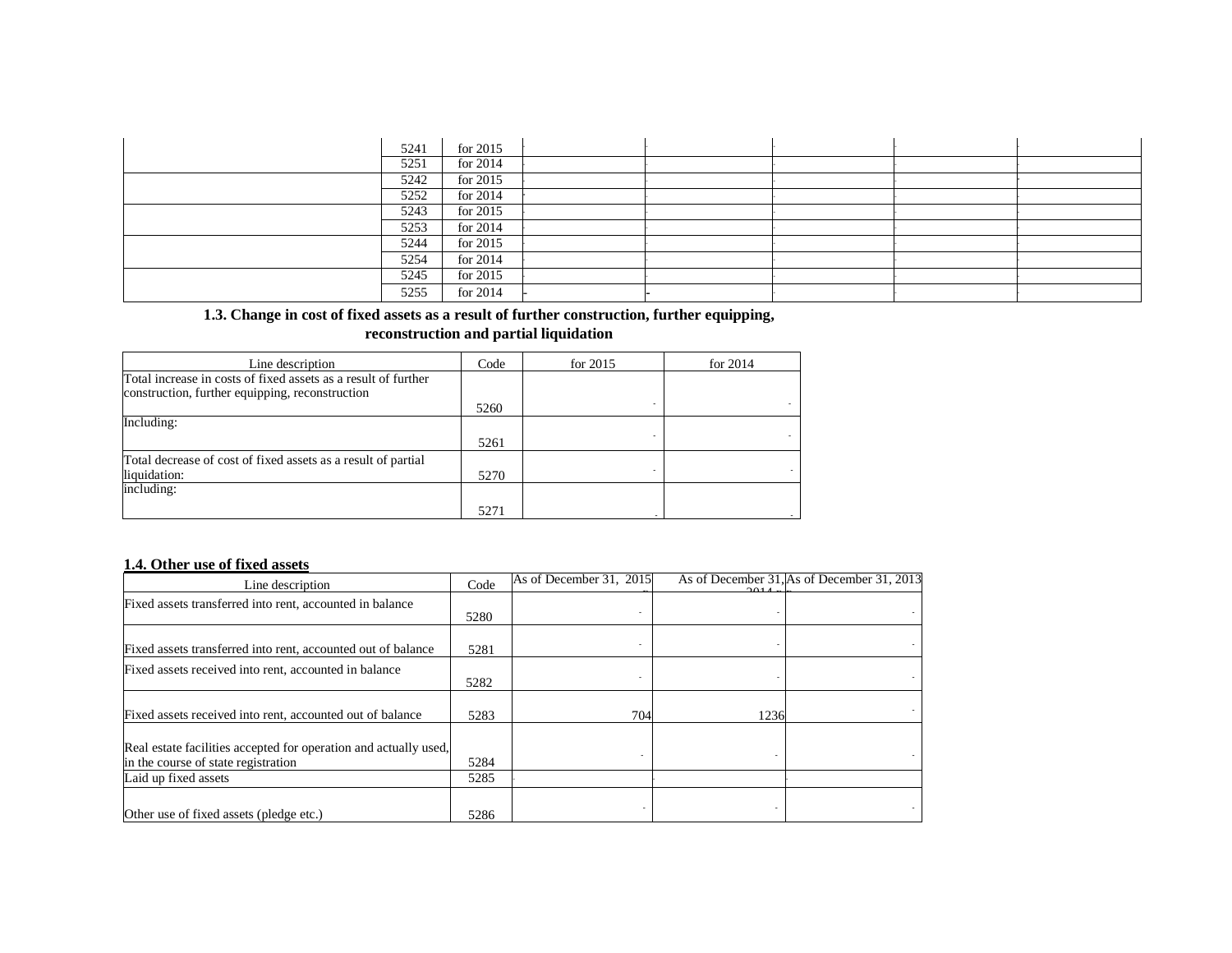# **2. Reserves 2.1. Availability and flow of reserves**

|                                 |      |            | As of beg. of year |                      |                 | Changes for period     | As of the end of year |                     |                                      |              |                      |
|---------------------------------|------|------------|--------------------|----------------------|-----------------|------------------------|-----------------------|---------------------|--------------------------------------|--------------|----------------------|
|                                 |      |            |                    |                      |                 | Retired                |                       | Loss of             | Turnover of                          |              |                      |
| Line description                | Code | Period     | Primary cost       | Inventory<br>reserve | Receipts<br>and | Primary cost Inventory | reserve               | decrease in<br>cost | inventory<br>between<br>their groups | Primary cost | Inventory<br>reserve |
|                                 |      |            |                    |                      | costs           |                        |                       |                     | (types)                              |              |                      |
| Total inventory                 | 5400 | for 2015   | 135 747            | (1801)               | 805 335         | (921 673)              | 10 301                | (15869)             | X                                    | 19 409       | 7369                 |
|                                 | 5420 | for 2014   | 186836             | (346)                | 493 149         | (544 238)              |                       | (1455)              | X                                    | 135 747      | 1 801)               |
| including:                      |      |            |                    |                      |                 |                        |                       |                     |                                      |              |                      |
| Raw stuff, materials and other  | 5401 | for 2015   | 157                |                      | 259             | (326)                  |                       |                     | 21                                   | 90           |                      |
| similar inventories             | 5421 | for 2014   | 482                |                      | 489             | (814)                  |                       |                     | 35                                   | 157          |                      |
| Finished products               | 5402 | for 2015   |                    |                      |                 |                        |                       |                     |                                      |              |                      |
|                                 | 5422 | for 2014   |                    |                      |                 |                        |                       |                     |                                      |              |                      |
| Goods for resale                | 5403 | for 2015   | 135 477            | (1801)               | 765 895         | (882 369)              | 10 301                | (15869)             | 40 906                               | 19 003       | (7369)               |
|                                 | 5423 | for 2014   | 186 195            | (346)                | 465 051         | (515769)               |                       | (1455)              | 47 040                               | 135 477      | 801)                 |
| Shipped goods and finished      | 5404 | for 2015   |                    |                      |                 |                        |                       |                     |                                      |              |                      |
| products                        | 5424 | for $2014$ |                    |                      |                 |                        |                       |                     |                                      |              |                      |
| Expenses in production in       | 5405 | for 2015   |                    |                      |                 |                        |                       |                     |                                      |              |                      |
| progress                        | 5425 | for 2014   |                    |                      |                 |                        |                       |                     |                                      |              |                      |
| Other reserves and costs        | 5406 | for 2015   |                    |                      | 38 173          | (38173)                |                       |                     |                                      |              |                      |
|                                 | 5426 | for 2014   |                    |                      | 26 907          | (26907)                |                       |                     |                                      |              |                      |
| Deferred expenses (for analytic | 5407 | for 2015   | 113                |                      | 1008            | (805)                  |                       |                     |                                      | 316          |                      |
| accounts, which are set out in  | 5427 | for 2014   | 159                |                      | 702             | (748)                  |                       |                     |                                      |              |                      |
| balance within "Reserves")      |      |            |                    |                      |                 |                        |                       |                     |                                      |              |                      |
|                                 |      |            |                    |                      |                 |                        |                       |                     |                                      | 113          |                      |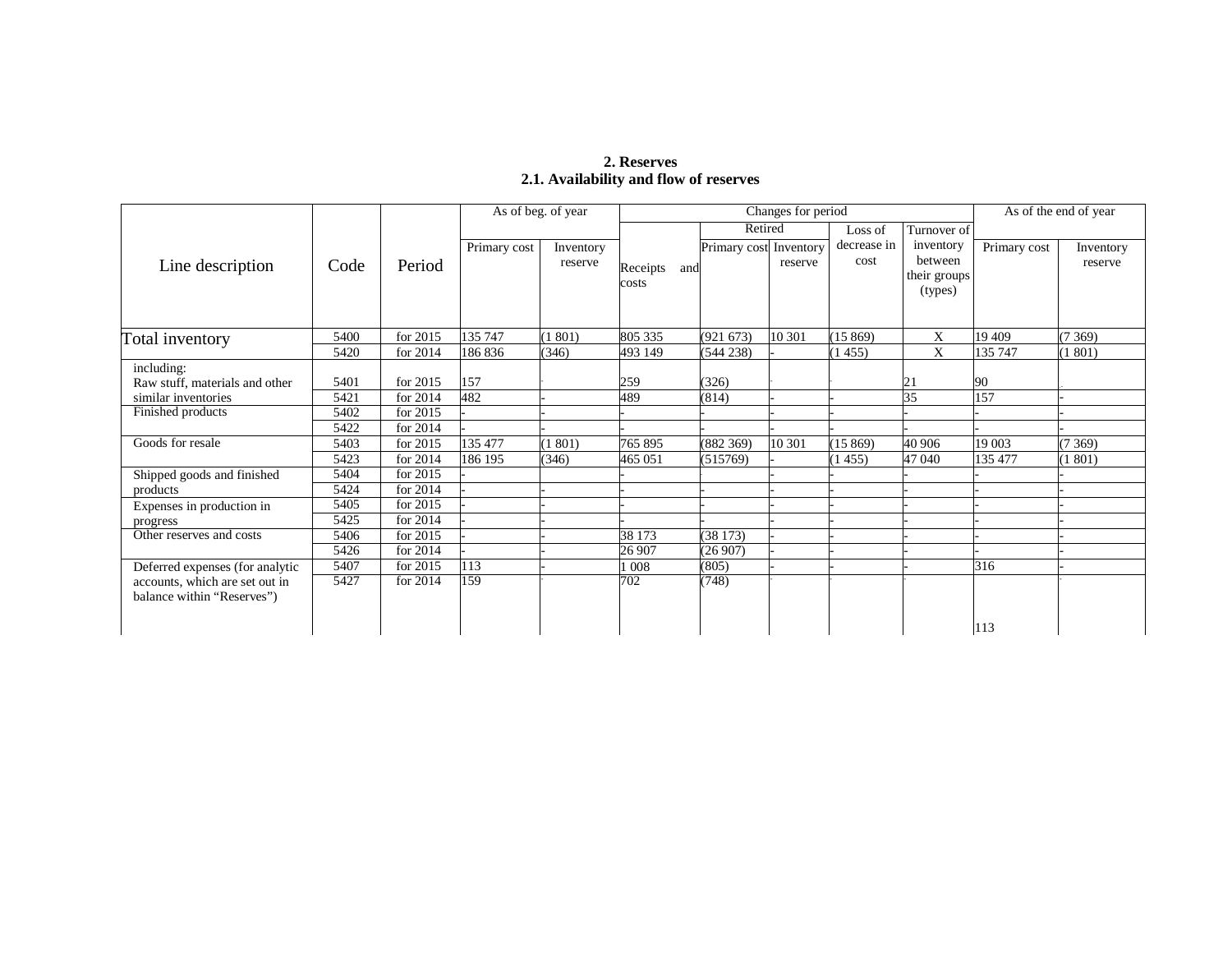# **3. Accounts receivable and Accounts payable 3.1 Availability and flow of accounts receivable**

|                                                     |              |                        |                                                  |                                             |                                                                                         |                                                                |                   |                                  |                       |                                                 |                                                  | As at the end of period              |
|-----------------------------------------------------|--------------|------------------------|--------------------------------------------------|---------------------------------------------|-----------------------------------------------------------------------------------------|----------------------------------------------------------------|-------------------|----------------------------------|-----------------------|-------------------------------------------------|--------------------------------------------------|--------------------------------------|
|                                                     |              |                        |                                                  | As of beginning of period                   |                                                                                         |                                                                |                   | Changes for period               |                       |                                                 |                                                  |                                      |
|                                                     |              |                        |                                                  |                                             | Receipt                                                                                 |                                                                |                   | Retired                          |                       |                                                 |                                                  |                                      |
| Line description                                    | Code         | Period                 | Recognized<br>under the<br>terms of<br>agreement | Amount of<br>provision for<br>doubtful debt | As a result of<br>business<br>transactions<br>(debt amount<br>under the<br>transaction) | <b>Outstanding</b><br>interest, fines<br>and other<br>accruals | Repayment         | Writing-off to<br>finance result | Provision<br>recovery | Transfer from<br>non-current to<br>current debt | Recognized<br>under the<br>terms of<br>agreement | Amount of<br>reserve for<br>bad debt |
|                                                     | 5501         | for 2015               |                                                  |                                             |                                                                                         |                                                                |                   |                                  |                       |                                                 |                                                  |                                      |
| Total non-current<br>accounts receivable            | 5521         | for 2014               |                                                  |                                             |                                                                                         |                                                                |                   |                                  |                       |                                                 |                                                  |                                      |
|                                                     | 5502         | for 2015               |                                                  |                                             |                                                                                         |                                                                |                   |                                  |                       |                                                 |                                                  |                                      |
| <b>Including: Settlements</b>                       |              |                        |                                                  |                                             |                                                                                         |                                                                |                   |                                  |                       |                                                 |                                                  |                                      |
| with buyers and customers                           | 5522         | for 2014               |                                                  |                                             |                                                                                         |                                                                |                   |                                  |                       |                                                 |                                                  |                                      |
| <b>Issued advances</b>                              | 5503         | for 2015               |                                                  |                                             |                                                                                         |                                                                |                   |                                  |                       |                                                 |                                                  |                                      |
|                                                     | 5523         | for 2014               |                                                  |                                             |                                                                                         |                                                                |                   |                                  |                       |                                                 |                                                  |                                      |
| Other                                               | 5504         | for 2015               |                                                  |                                             |                                                                                         |                                                                |                   |                                  |                       |                                                 |                                                  |                                      |
|                                                     | 5524         | for 2014.              |                                                  |                                             |                                                                                         |                                                                |                   |                                  |                       |                                                 |                                                  |                                      |
|                                                     | 5505         | for 2015               |                                                  |                                             |                                                                                         |                                                                |                   |                                  |                       |                                                 |                                                  |                                      |
|                                                     | 5525         | for 2014               |                                                  |                                             |                                                                                         |                                                                |                   |                                  |                       |                                                 |                                                  |                                      |
|                                                     | 5510         | for 2015               | 245 523                                          | (2335)                                      | 93 528                                                                                  |                                                                | (198665)          |                                  | (2189)                |                                                 | 140 386                                          | (4524)                               |
| Total current accounts<br>receivable                | 5530         | for 2014               | 209 115                                          | (4075)                                      | 92 146                                                                                  |                                                                | (55738)           |                                  | 1740                  |                                                 | 245 523                                          | (2335)                               |
|                                                     | 5511         | for 2015               | 218 221                                          | (2335)                                      | 90 848                                                                                  |                                                                | (181696)          |                                  | (2189)                |                                                 | 127 373                                          | (4524)                               |
| Including: Settlements                              |              |                        |                                                  |                                             |                                                                                         |                                                                |                   |                                  |                       |                                                 |                                                  |                                      |
| with buyers and customers<br><b>Issued advances</b> | 5531<br>5512 | for 2014<br>for $2015$ | 176 346<br>1697                                  | (4075)                                      | 83 750                                                                                  |                                                                | (41875)<br>(1683) |                                  | 1740                  |                                                 | 218 221<br>615                                   | (2335)                               |
|                                                     |              |                        |                                                  |                                             | 601                                                                                     |                                                                |                   |                                  |                       |                                                 |                                                  |                                      |
|                                                     | 5532         | for 2014               | 594                                              |                                             | 1693                                                                                    |                                                                | (590)             |                                  |                       |                                                 | 1697                                             |                                      |
| Other                                               | 5513         | for 2015               | 25 605                                           |                                             | 2079                                                                                    |                                                                | (15286)           |                                  |                       |                                                 | 12 3 98                                          |                                      |
|                                                     | 5533         | for 2014               | 32 175                                           |                                             | 6 703                                                                                   |                                                                | (13 273)          |                                  |                       |                                                 | 25 605                                           |                                      |
|                                                     | 5514         | for 2015               |                                                  |                                             |                                                                                         |                                                                |                   |                                  |                       |                                                 |                                                  |                                      |
|                                                     | 5534         | for 2014               |                                                  |                                             |                                                                                         |                                                                |                   |                                  |                       |                                                 |                                                  |                                      |
| Total                                               | 5500         | for 2015               | $\overline{245}523$                              | (2335)                                      | 93 528                                                                                  |                                                                | (198665)          |                                  | (2189)                | X                                               | 140 386                                          | (4524)                               |
|                                                     | 5520         | for 2014               | 209 115                                          | (4075)                                      | 92 146                                                                                  |                                                                | (55738)           |                                  | 1740                  | Х                                               | 245 523                                          | (2335)                               |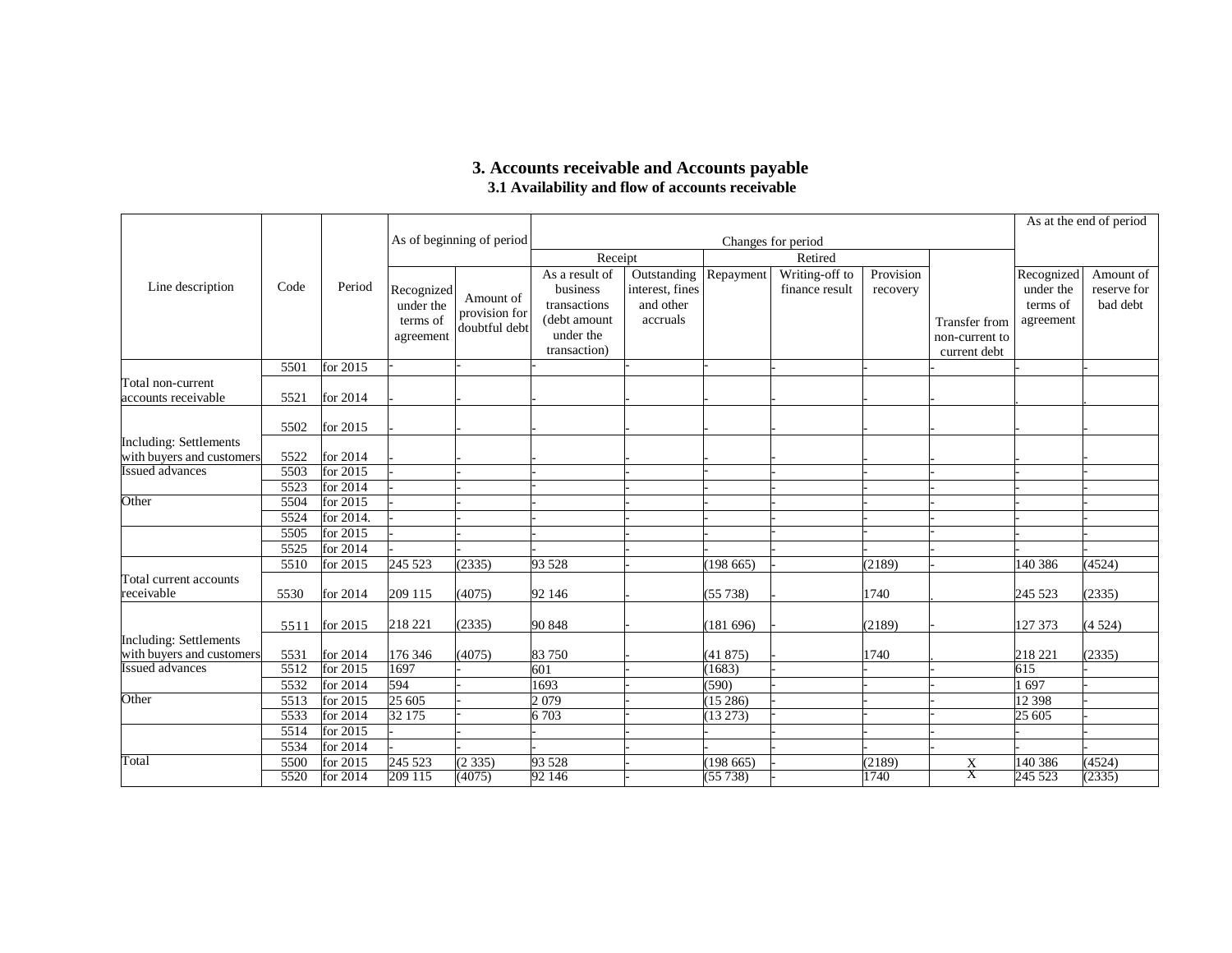# **3.2. Availability and flow of accounts payable**

|                                    |      |            |                                             |                                                                                   | Changes for period                                      |           |                                                 |                                    |
|------------------------------------|------|------------|---------------------------------------------|-----------------------------------------------------------------------------------|---------------------------------------------------------|-----------|-------------------------------------------------|------------------------------------|
|                                    |      |            |                                             | Receipt                                                                           |                                                         | Retired   |                                                 |                                    |
| Line description                   | Code | Period     | Balance as at<br>the beginning<br>of period | As a result of business<br>transactions (debt<br>amount under the<br>transaction) | Outstanding<br>interest, fines<br>and other<br>accruals | Repayment | Transfer from<br>non-current to<br>current debt | Balance as at the end<br>of period |
| Total non-current Accounts payable | 5551 | for 2015   | 95639                                       | 28261                                                                             | $\bullet$                                               | $\sim$    | (123900)                                        | $\sim$                             |
|                                    | 5571 | for 2014   | 56240                                       | 39999                                                                             |                                                         | (600)     |                                                 | 95639                              |
| including: credits                 |      |            |                                             |                                                                                   |                                                         |           |                                                 |                                    |
|                                    | 5552 | for 2015   |                                             |                                                                                   |                                                         |           |                                                 |                                    |
|                                    | 5572 | for $2014$ | ÷.                                          | $\overline{a}$                                                                    | $\overline{\phantom{a}}$                                | $\sim$    |                                                 | $\overline{\phantom{a}}$           |
| loans                              | 5553 | for 2015   | 95639                                       | 28261                                                                             | $\sim$                                                  | $\sim$    | (123900)                                        | $\sim$                             |
|                                    | 5573 | for 2014   | 56240                                       | 39 999                                                                            |                                                         | (600)     |                                                 | 95639                              |
| other                              | 5554 | for $2015$ |                                             | $\sim$                                                                            | $\sim$                                                  | $\sim$    |                                                 | $\sim$                             |
|                                    | 5574 | for 2014   | ÷.                                          | $\sim$                                                                            | $\sim$                                                  | $\sim$    | $\sim$                                          | ÷.                                 |
| Total current Accounts payable     | 5560 | for 2015   | 373 841                                     | 184 911                                                                           |                                                         | (288708)  | 123 900                                         | 393944                             |
|                                    | 5580 | for 2014   | 466768                                      | 235 272                                                                           | 152                                                     | (328351)  |                                                 | 373841                             |
| including:                         |      |            |                                             |                                                                                   |                                                         |           |                                                 |                                    |
| settlements with suppliers and     | 5561 | for 2015   | 293 084                                     | 184 578                                                                           |                                                         | (288 397) |                                                 | 189 265                            |
| contractors                        | 5581 | for 2014   | 309 623                                     | 154 861                                                                           |                                                         | (171 400) |                                                 | 293 084                            |
| Received advances                  | 5562 | for 2015   | 150                                         | $\sim$                                                                            |                                                         | (150)     |                                                 |                                    |
|                                    | 5582 | for $2014$ | 2912                                        | 150                                                                               | ÷                                                       | (2912)    |                                                 | 150                                |
| Settlements for taxes and levies   | 5563 | for 2015   | 17                                          | 96                                                                                |                                                         | (57)      |                                                 | 56                                 |
|                                    | 5583 | for 2014   | 42                                          | $\sim$                                                                            | 12                                                      | (37)      |                                                 | 17                                 |
| Credits                            | 5564 | for 2015   |                                             | $\sim$                                                                            |                                                         | $\sim$    | 123 900                                         | 123 900                            |
|                                    | 5584 | for 2014   |                                             | ÷.                                                                                | $\sim$                                                  | $\sim$    |                                                 |                                    |
| Interest on loan                   | 5565 | for 2015   | 269                                         | 237                                                                               |                                                         | (95)      |                                                 | 411                                |
|                                    | 5585 | for 2014   | 304                                         | $\sim$                                                                            | 140                                                     | (175)     |                                                 | 269                                |
| Other                              | 5566 | for 2015   | 80 321                                      |                                                                                   | $\sim$                                                  | (9)       | $\sim$                                          | 80312                              |
|                                    | 5586 | for 2014   | 153 887                                     | 80 261                                                                            | $\overline{\phantom{a}}$                                | (153 827) |                                                 | 80 321                             |
|                                    | 5567 | for 2015   |                                             | $\sim$                                                                            | $\sim$                                                  |           |                                                 | $\sim$                             |
|                                    | 5587 | for 2014   |                                             | $\sim$                                                                            | $\sim$                                                  |           |                                                 | $\sim$                             |
| Total                              | 5550 | for 2015   | 469 480                                     | 213 172                                                                           |                                                         | (288708)  | X                                               | 393 944                            |
|                                    | 5570 | for 2014   | 523 008                                     | 275 271                                                                           | 152                                                     | (328951)  | $\overline{X}$                                  | 469480                             |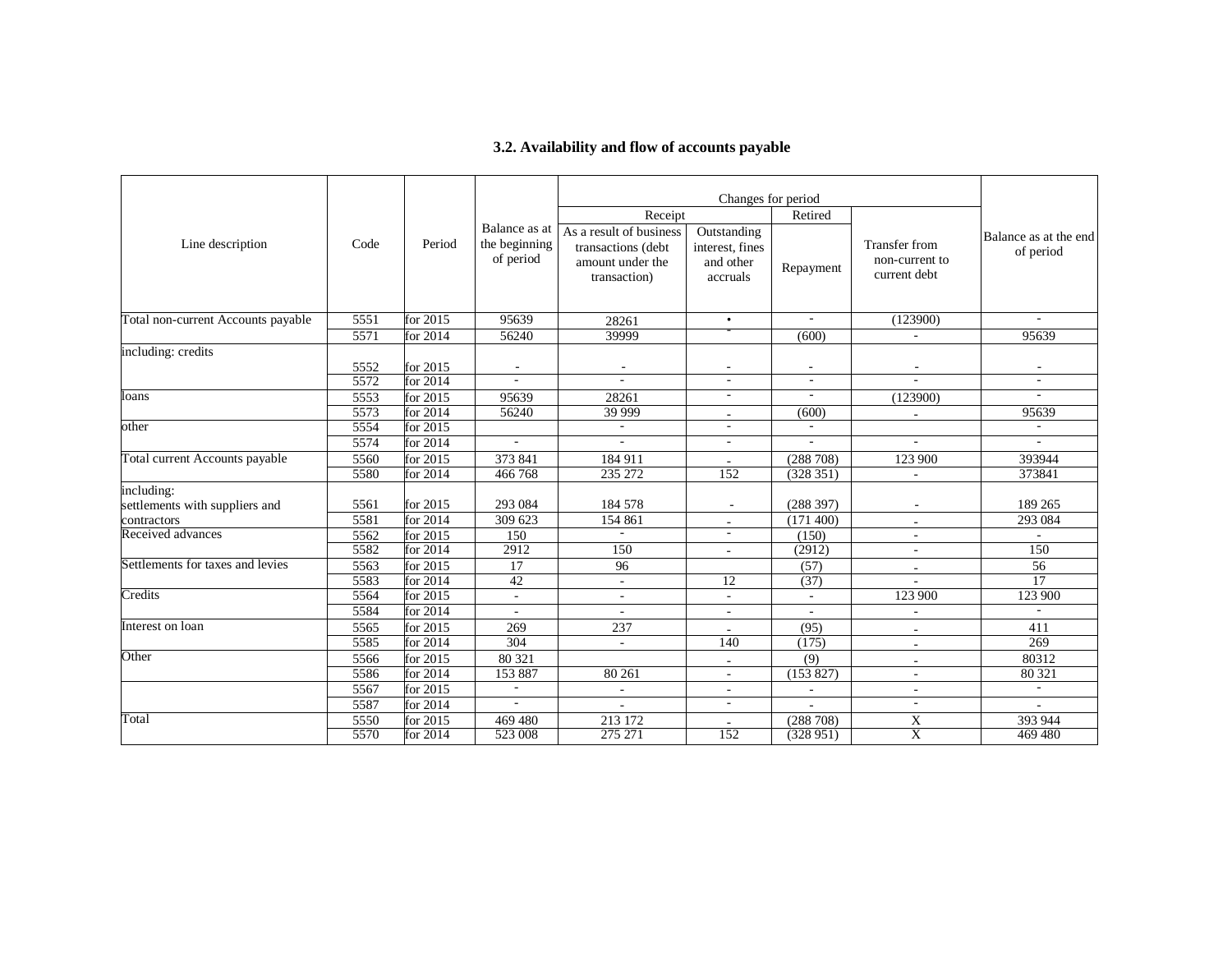# **4. Financial investments 4.1. Availability and flow of financial investments**

|                          |      |            |                 | As of beginning of the year |         | Change for the period | As of the end of the period |                                                                                       |                                                    |              |                            |
|--------------------------|------|------------|-----------------|-----------------------------|---------|-----------------------|-----------------------------|---------------------------------------------------------------------------------------|----------------------------------------------------|--------------|----------------------------|
|                          |      |            |                 |                             |         | retired (cleared)     |                             |                                                                                       |                                                    |              |                            |
| Line description         | Code | Period     | Primary<br>cost | Accumulated<br>correction   | Receipt | Primary cost          | Accumulate<br>d correction  | Accrual of interest<br>(including)<br>bringing of<br>primary cost to<br>nominal cost) | Current<br>market cost<br>loss of<br>depreciation) | Primary cost | Accumulate<br>d correction |
| Long-term investments -  | 5301 | for 2015   |                 |                             |         |                       |                             |                                                                                       |                                                    |              |                            |
| total                    | 5311 | for 2014   |                 |                             |         |                       |                             |                                                                                       |                                                    |              |                            |
| including:               |      |            |                 |                             |         |                       |                             |                                                                                       |                                                    |              |                            |
|                          | 5302 | for 2015   |                 |                             |         |                       |                             |                                                                                       |                                                    |              |                            |
|                          | 5312 | for $2014$ |                 |                             |         |                       |                             |                                                                                       |                                                    |              |                            |
| Short-term investments - | 5305 | for 2015   |                 |                             |         |                       |                             |                                                                                       |                                                    |              |                            |
| total                    | 5315 | for 2014   | 61 742          |                             |         | (61742)               |                             |                                                                                       |                                                    |              |                            |
| Including: Assignment of | 5306 | for 2015   |                 |                             |         |                       |                             |                                                                                       |                                                    |              |                            |
| claim                    | 5316 | for 2014   | 61742           |                             |         | (61742)               |                             |                                                                                       |                                                    |              |                            |
| Financial investments -  | 5300 | for 2015   |                 |                             |         |                       |                             |                                                                                       |                                                    |              |                            |
| <b>TOTAL</b>             | 5310 | for 2014   | 61 742          |                             |         | (61742)               |                             |                                                                                       |                                                    |              |                            |

# **5. Production costs**

| Line description                                                         | Code | for $2014$ | for $2014$ |
|--------------------------------------------------------------------------|------|------------|------------|
| Tangible costs                                                           | 5610 | 828 903    | 486 145    |
| <b>Salaries</b>                                                          | 5620 | 8 700      | 6 8 20     |
| Social security withholdings                                             | 5630 | 2 2 7 3    | 1674       |
| Depreciation                                                             | 5640 | 555        | 811        |
| Other costs                                                              | 5650 | 26 645     | 17 602     |
| Total by items                                                           | 5660 | 867076     | 513 052    |
| Change (increase [-]): in production in progress, finished products etc. | 5670 |            |            |
| Change (decrease [+]): in production in progress, finished products etc. | 5680 |            |            |
| Total costs for ordinary business                                        | 5600 | 867076     | 513 052    |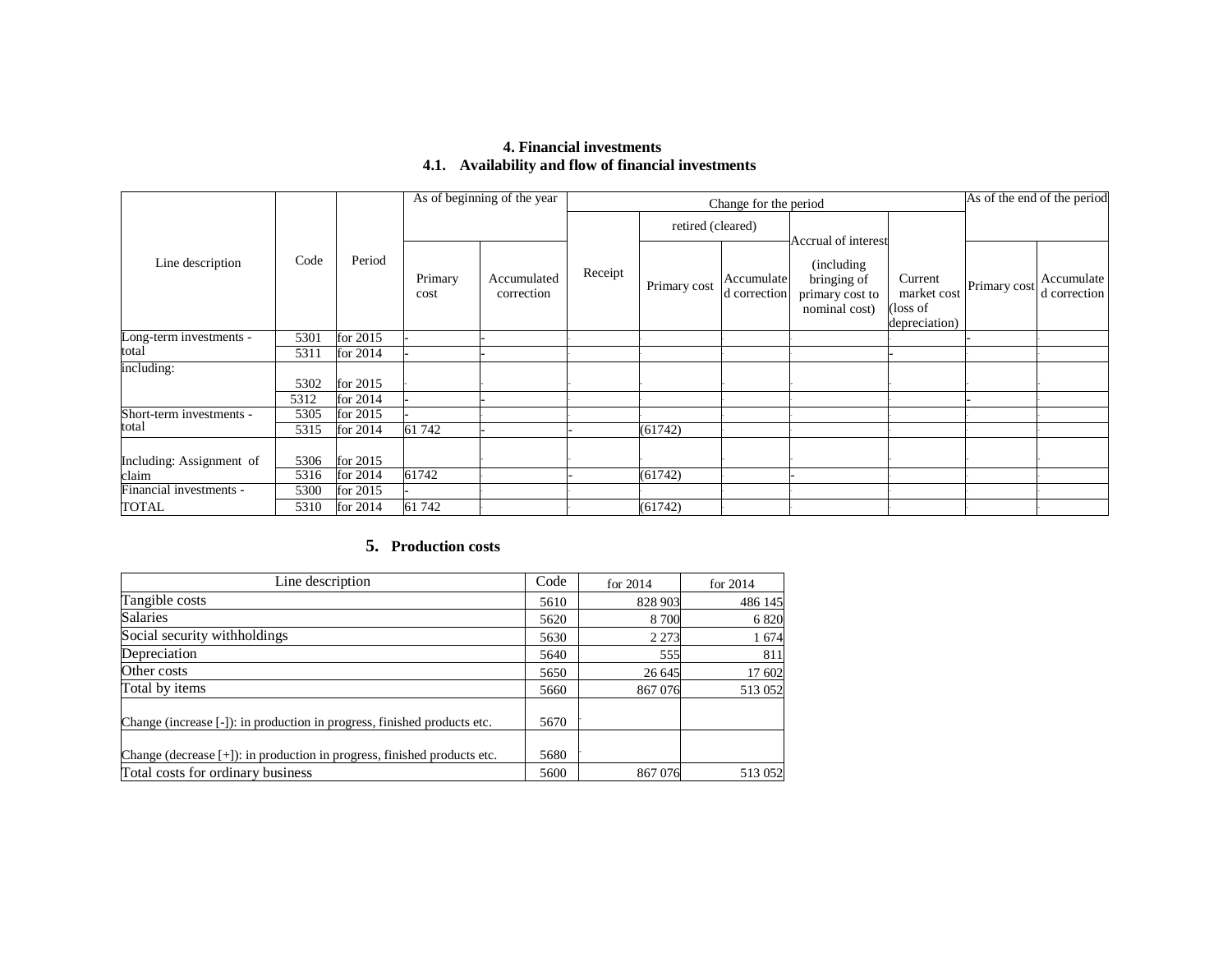#### **6.Estimated liabilities**

| Line description                                                                                                  | Code         | Balance as of<br>beginning of<br>year | Recognized | Retired | Written-off as<br>excessive<br>amount | Balance as of<br>the end of<br>period |
|-------------------------------------------------------------------------------------------------------------------|--------------|---------------------------------------|------------|---------|---------------------------------------|---------------------------------------|
| Total estimated liabilities                                                                                       | 5700         | 106                                   | 2227       | (753)   |                                       | 1580                                  |
| including:<br>Estimated liabilities for payment of vacations<br>Estimated liabilities for payment of annual bonus | 5701<br>5702 | 106                                   | 144        | (106)   |                                       | $144-$                                |
| Estimated liabilities for payment of bonus to buyers                                                              | 5703         |                                       | 2004       | (600)   |                                       | 1403-                                 |
| Estimated liabilities for actual costs                                                                            | 570          |                                       | 79         | (47)    |                                       | 33                                    |

**7. Security of liabilities** 

|                                                      |      | <b>1.</b> Decarriet of Habilities |                         |                         |
|------------------------------------------------------|------|-----------------------------------|-------------------------|-------------------------|
| Line description                                     | Code | As of December 31, 2015           | As of December 31, 2014 | As of December 31, 2013 |
| Total received                                       | 5800 |                                   |                         |                         |
| including:                                           |      |                                   |                         |                         |
|                                                      | 5801 |                                   |                         |                         |
| Total issued                                         | 5810 |                                   |                         | 429                     |
|                                                      |      |                                   |                         |                         |
| including:                                           |      |                                   |                         |                         |
| Security for contracts under the electronic auctions | 5811 |                                   | 52                      | 429                     |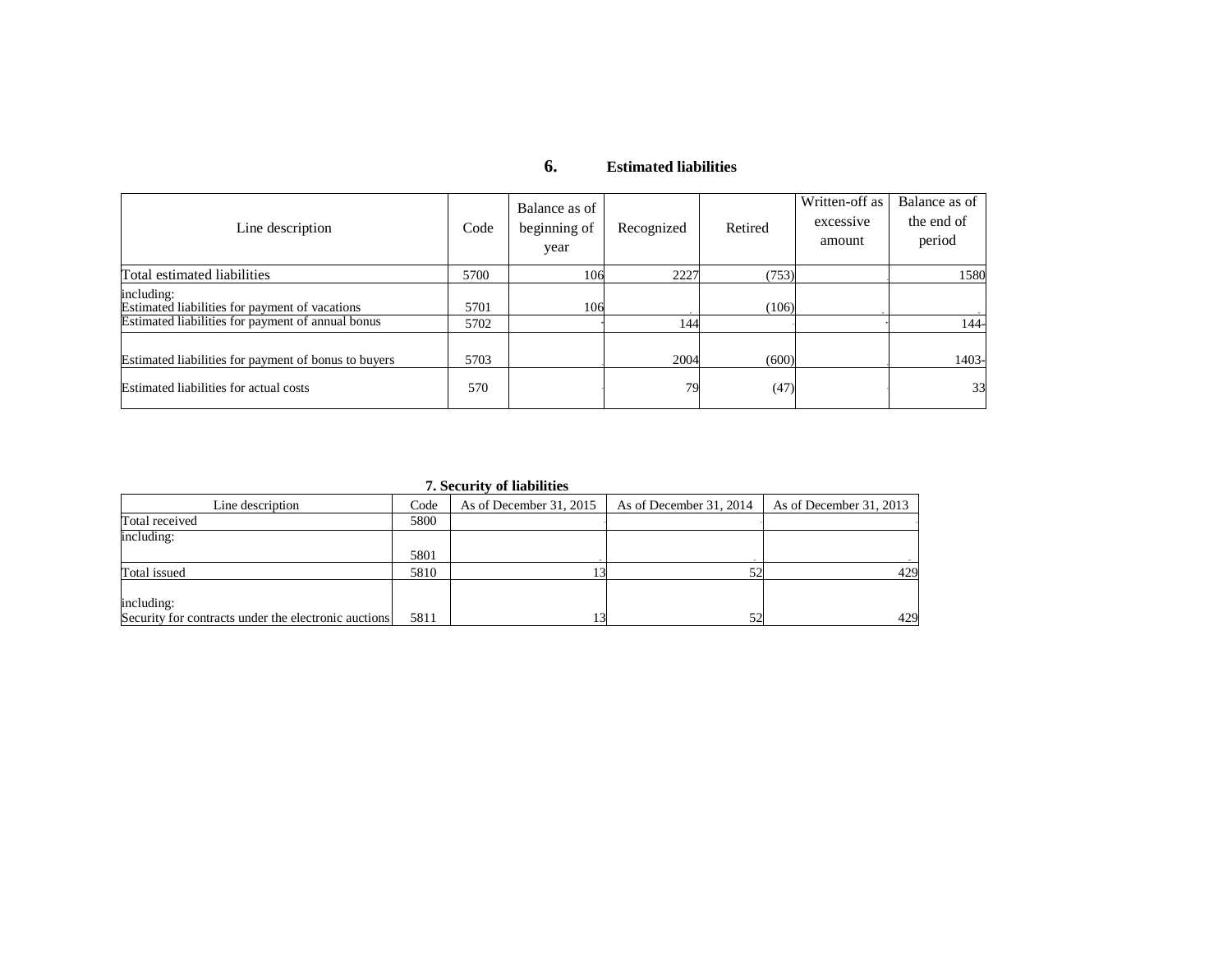#### **6. Information on related parties.**

Related party with respect to Sun Pharmaceutical Industries LLC is its founding member – Indian company Sun Pharmaceutical Industries LLC, owning 100 % share in the authorized capital of the Company, and fully controls its business: appoints Director, determines the nature and conditions of business, adopts resolutions on corporate restructuring or winding up of the Company.

In 2015 the related party transactions took place – there were agreements executed for supply by the founding company of drugs through the direct import contracts and imported drugs were supplied to the Russian Federation.

In addition, during the reported year, the Company got a financial bonus (credit note) for the purchases in the amount of 10 183 thousand rubles from its founding member.

# **7. Events after reporting date.**

In 2016 the Company received a writ of execution under the claim of Sun Pharmaceutical Industries LLC to Vita-pharm LLC. The court proceedings for this claim completed and the amount of fine of 68 859 rubles 22 kopecks for untimely compliance with obligation, is subject to be included into the profit of the Company in 2016.

#### **8. Contingencies of business.**

The Company carried out the proceedings in execution in Arbitration of Moscow against the claim by Pharm-Syntez LLC for recovery of compensation for the infringement of exclusive rights to trademark "Octride" against Sun Pharmaceutical Industries LLC. The estimated liability for the expected loss is not recognized due to absence of determined demands, and due to signing of agreement on case w/n dated 14.03.2016, where the parties confirmed that beginning from 17.02.2016 they had no demands or claims to each other due to amicable settlement agreement. Recovery under the writ in execution of Arbitration of Moscow FS No. 007198006 dated 04.02.2016 was performed by the Company on 09.02.2016 in the amount of 11 562 690 rubles 70 kopecks and recorded within other expenses in 2016.

# **9. Results and prospects**

In 2015 the Company actively carried out the business of wholesale trading in pharmaceuticals manufactured by the Indian company Sun Pharmaceuticals Industries Limited (India).

Loss of sales amounted to 3 810 thousand rubles

Loss of non-sale transactions amounted to 52 330 thousand rubles.

Loss before taxation in accounting records amounted to - 56 192thousand rubles

Upon results of the reported year, the Company incurred a net loss of 49 612 thousand rubles

Despite the loss incurred upon the results of 2015, the results of Company's business can be declared positive, as the loss of sales were due to tender sales of drugs making part of essential vital drugs, which are subject to state regulation of prices.

In addition considerable loss on non-sale transactions arose as a consequence of events beyond Company's control, namely due to sudden fall of RUR/USD exchange rate during the 4<sup>th</sup> quarter of 2015.

In 2015 the Company substantially extended the markets of sales of the drugs, increased considerably the number of the buyers and sales volume in comparison with 2014.

However negative net assets still remain in the Company. They amounted in 2013 to ( 34790) thousand rubles, in 2014 - (76142 ) thousand rubles, in 2015 - (125754) thousand rubles. All of that is at the background of the invariable amount of the authorized capital of 50 thousand rubles. The main reason is a loss incurred during financial and business transactions mostly due to other expenses. The main factor is the arising of negative exchange rate differences under the debt, denominated in foreign currency.

Furthermore the Company does not have any intentions to terminate or reduce substantially its business.

In addition, in order to enhance its financial standing, the Company implemented a number of actions to overcome the situation of losses:

1. The Company got the financial bonus (credit note) for the purchase volume from the supplier of goods (Sun Pharmaceutical Industries Ltd (India) in the amount of 10 183 thousand rubles. The obtained credit note reduced the amount of accounts payable of the Company for the goods and was included into non-sale revenues, thereby reducing substantially the losses for 2015.